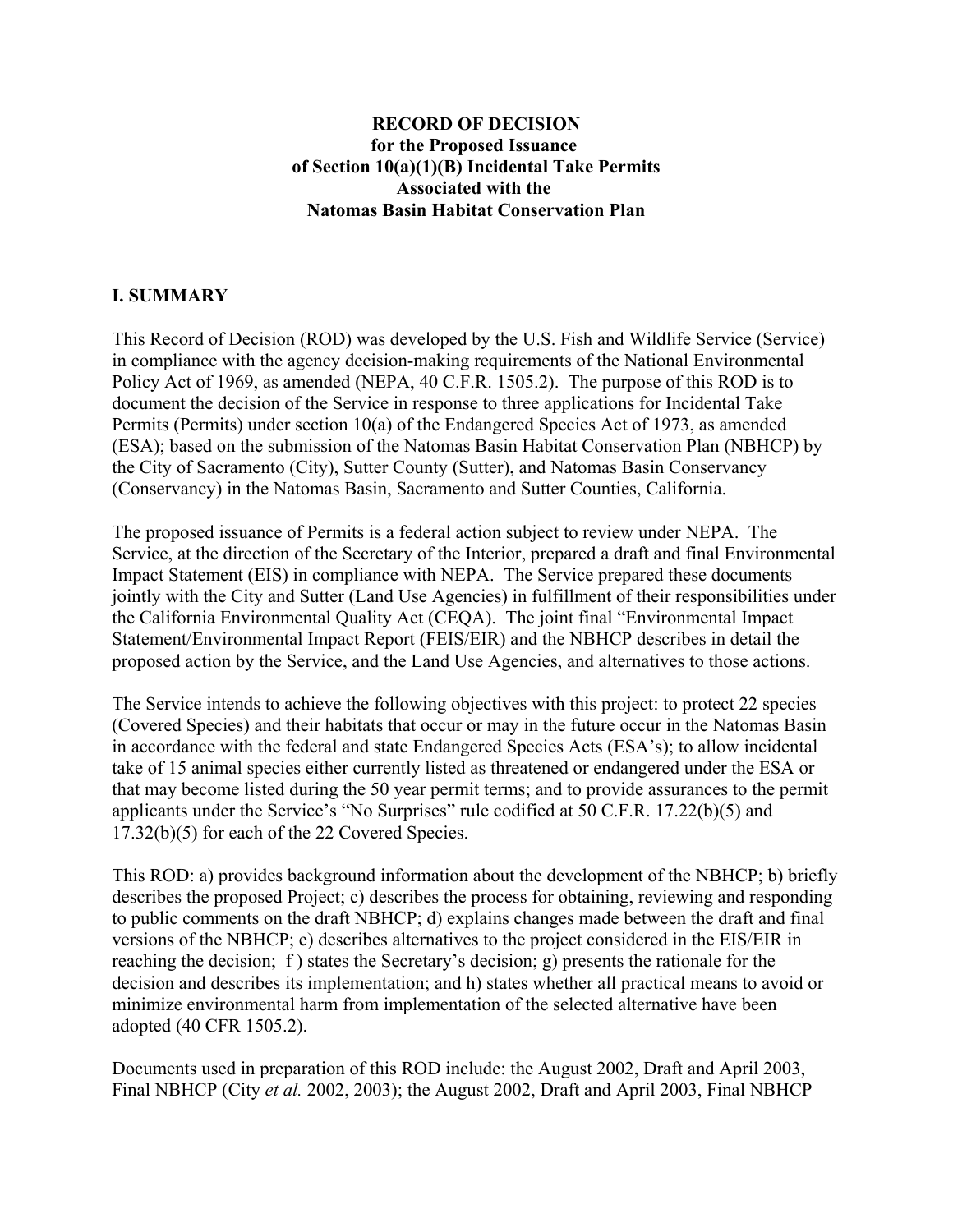EIS/EIR (Service 2002, 2003a); April 2003, Implementation Agreement (IA) (City *et al.* 2003); the Service's June 2003, Biological/Conference Opinion on the Permit application (Service 2003b); and, the Service's June 2003, Findings on the permit applications (Service 2003c). All of these documents are incorporated by reference as described in 40 CFR 1508.13.

In addition to the City, Sutter, and Conservancy (collectively referred to as the Applicants), the NBHCP was developed to support future permit applications by the Natomas Mutual Water Company (Natomas Mutual) and Reclamation District 1000 (RD 1000) (collectively referred to as the Water Agencies). However, because the Water Agencies have not actively participated in the development of the 2003 NBHCP since February 2002, the final plan does not necessarily reflect all of the measures that may be necessary to minimize and mitigate to the maximum extent practicable the impacts of take resulting from Water Agency covered activities.

### **II. BACKGROUND**

The 2003 NBHCP is the culmination of almost a decade of regional conservation efforts in the Basin. In 1994, the Sacramento Area Flood Control Agency (SAFCA) proposed a flood control project for the Basin that required a permit from the U.S. Army Corps of Engineers (Corps). The Corps conditioned its permit for the flood control project on the preparation of a habitat conservation plan (HCP) for the Basin. The local land use agencies (City, Sutter, and Sacramento County), with additional participation by the water agencies (Reclamation District Number 1000 (RD 1000) and Natomas Central Mutual Water Company (Natomas Mutual), began preparing a HCP. In 1997, the City was the first to submit its application to the Service for an incidental take permit to authorize take of 26 Covered Species within its portion of the Natomas Basin. The other land use agencies did not apply for incidental take permits based on the NBHCP at that time.

In December 1997, the Service issued a Section  $10(a)(1)(B)$  incidental take permit to the City. Environmental review of the City's 1997 HCP under the NEPA and CEQA consisted of an Environmental Assessment/Finding of No Significant Impact prepared by the Service (Service,1997a) and an Initial Study/Negative Declaration prepared by the City (City of Sacramento,1996), respectively.

Sutter and Sacramento County informally submitted draft HCPs to the Service in October 1998. The Service suspended review of their HCPs because a lawsuit was filed challenging the City's HCP and Permit. To date, Sacramento County has elected not to apply for an incidental take permit covering unincoporated County lands in the basin based on the 1997 NBHCP, the 2003 NBHCP or a separate HCP.

Because Sacramento County elected not to continue participation in the regional HCP effort, a separate HCP designed to fit within the structure of the regional NBHCP was prepared for Metro Air Park (MAP), a special planning area adjacent to Sacramento International Airport in the County of Sacramento that the County approved for industrial and commercial development. MAP comprises 1,983 acres of the 17,500 acres of planned urban development described in the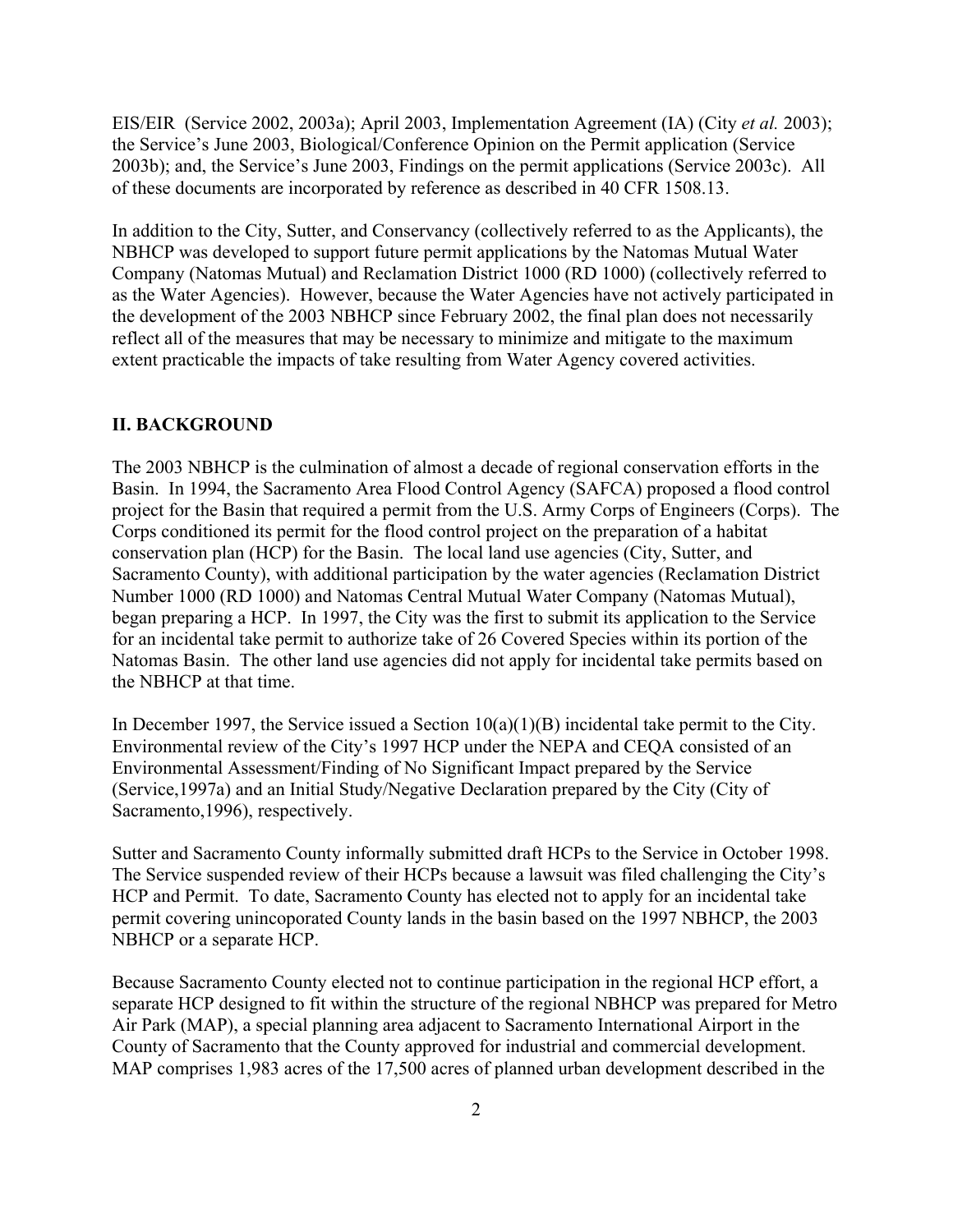2003 NBHCP. The Service issued a Permit to the Metro Air Park Property Owners Association on February 21, 2002.

RD 1000 and Natomas Mutual , the Water Agencies, also participated in basin-wide habitat conservation planning efforts. On September 8, 1998, the Water Agencies submitted an incidental take permit application. In support of their applications, they proposed to use the 1997 NBHCP with additional revisions suggested by the Water Agencies.

In February 2000, the National Wildlife Federation and other plaintiffs filed suit against the Service's issuance of the Permit to the City (*National Wildlife Federation, et al. v. Babbitt,* (E.D.Cal.) (*NWF.v. Babbitt*). The plaintiffs claimed that the Service violated Sections 7 and 10 of the ESA in issuing the City's permit. In addition, the plaintiffs asserted that the Service violated NEPA by preparing an Environmental Assessment rather than an EIS.

In August 2000, the United States District Court for the Eastern District of California issued a *Memorandum of Opinion and Order* (Order). The Court ruled in favor of the plaintiffs on six of nine claims. Pursuant to a Settlement Agreement executed by the parties in the suit (effective May 10, 2001), the Order was modified to allow incidental take protection for limited land development within the City, with the provision of specific mitigation requirements.

In November 2000, the Water Agencies informally submitted a revised draft HCP and IA to the Service and CDFG. Thereafter, in early 2001, the Water Agencies rejoined the City, Sutter and the Conservancy in developing the draft revised NBHCP. Discussions among the Water Agencies, the other permit Applicants and the Wildlife Agencies continued throughout 2001 and early 2002 regarding the Water Agencies proposed conservation measures. The Water Agencies identified general conservation measures for operations, maintenance, and minor construction activities. A revised NOP/NOI noticing the involvement of the Water Agencies in the HCP process was published in local newspapers and in the *Federal Register* on August 18, 2001.

The City and Sutter, with involvement by the Water Agencies, prepared the 2002 draft NBHCP which corrected deficiencies in the original HCP identified by the district court in *NWF v*. *Babbitt*. In July 2002, the City, Sutter, and the Conservancy each submitted Permit applications, in accordance with ESA Section 10(a)(2)(A), based on the 2002 NBHCP. On August 16, 2002, the draft EIS/EIR, draft NBHCP and draft IA went out for public review for a period ending on December 5, 2002. The final EIS/EIR, final NBHCP and final IA went to the public for the 30 day cooling off period on May 2, 2003 through June 2, 2003. Refer to section V. Public Comment for more detail.

The Water Agencies have not applied for Permits based on the 2002 or 2003 NBHCP, at this time. The approval of the NBHCP with regard to the Permits applied for by the City or Sutter does not reflect a determination by the Service that the avoidance, minimization, and mitigation measures provided in the NBHCP to offset the impacts of take of the Water Agencies proposed covered activities are adequate. If the Water Agencies decide to apply for Permits in the future, their proposed activities and conservation measures will be subject to a separate review at that time.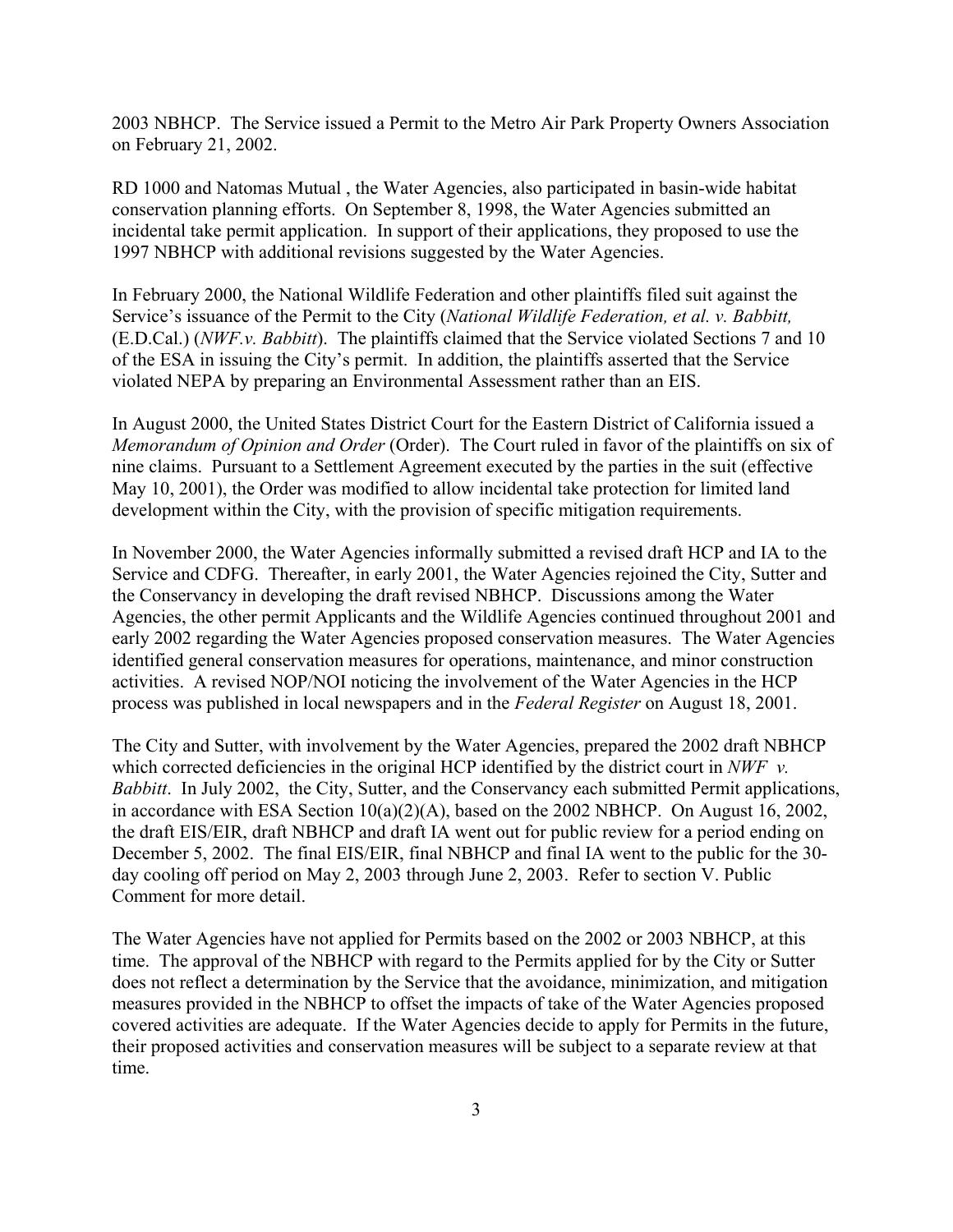# **III. PROJECT DESCRIPTION**

## **Issuance of Incidental Take Permits**

## **Statutory Framework**

Section 10 of the ESA permits take (including harm, harassment, injury and/or mortality) of listed species incident to otherwise lawful activities provided the applicant's activities "will not appreciably reduce the likelihood of the survival and recovery of the [covered] species in the wild" and the applicant "minimizes and mitigates to the maximum extent practicable" the impact of take likely to result from its activities. In order to obtain such permission, the Land Use Agencies must submit a HCP that, in the judgement of the Service, meets these basic requirements as well as the other criteria stated in Section  $10(a)(2)(B)$  of the ESA, including the requirement to ensure that adequate funding for the HCP will be provided.

Under the ESA and its implementing regulations, "take" of a listed species may arise from significant habitat modification that results in actual injury or death to the species. The Land Use Agencies Covered Activities would likely result in "take" of listed species. Therefore, the Land Use Agencies desire and need a Permit from the Service.

The Service has conducted a consultation and conference under Section 7 of the ESA on the proposed Permits, dated June 24, 2003. The Service has also adopted Findings on the proposed permits on June 27, 2003. In accordance with the Service's Section 7 biological opinion and conference opinion, Findings, and this Record of Decision, the Service has decided to issue Section  $10(a)(1)(B)$  incidental take permits to the City, Sutter and the Conservancy for a term of 50 years.

# **Summary of the Final NBHCP - Project Description**

The City, Sutter and the Conservancy submitted applications for incidental take permits under section  $10(a)(1)(B)$  of the ESA. The applications request coverage under the permits for 22 species, seven of which are currently listed under the ESA. The Permits would cover incidental take for one endangered animal species vernal pool tadpole shrimp (*Lepidurus packardi*), and three threatened animal species giant garter snake (*Thamnophis gigas*)(snake), valley elderberry longhorn beetle (*Desmocerus californicus dimorphus*)(beetle), and vernal pool fairy shrimp (*Branchinecta lynchi*). The Permits would also authorize the incidental take of one animal species formerly listed as threatened Aleutian Canada goose (*Branta canadensis leucopareia*)(goose), which was de-listed on March 20, 2001, one proposed species California tiger salamander (*Ambystoma californiense*)(salamander) and nine currently unlisted animal species - Swainson's hawk (*Buteo swainsoni*)(hawk), white-faced ibis (*Plegadis chihi*)(ibis), bank swallow (*Riparia riparia*)(swallow), tricolored blackbird (*Agelaius tricolor*)(blackbird), northwestern pond turtle (*Clemmys marmorata marmorata*)(turtle), loggerhead shrike (*Lanius ludovicianus*)(shrike), burrowing owl (*Athene cunicularia*)(owl), western spadefoot toad (*Spea hammondii*)(toad), and midvalley fairy shrimp (*Branchinecta mesovallensis*), should they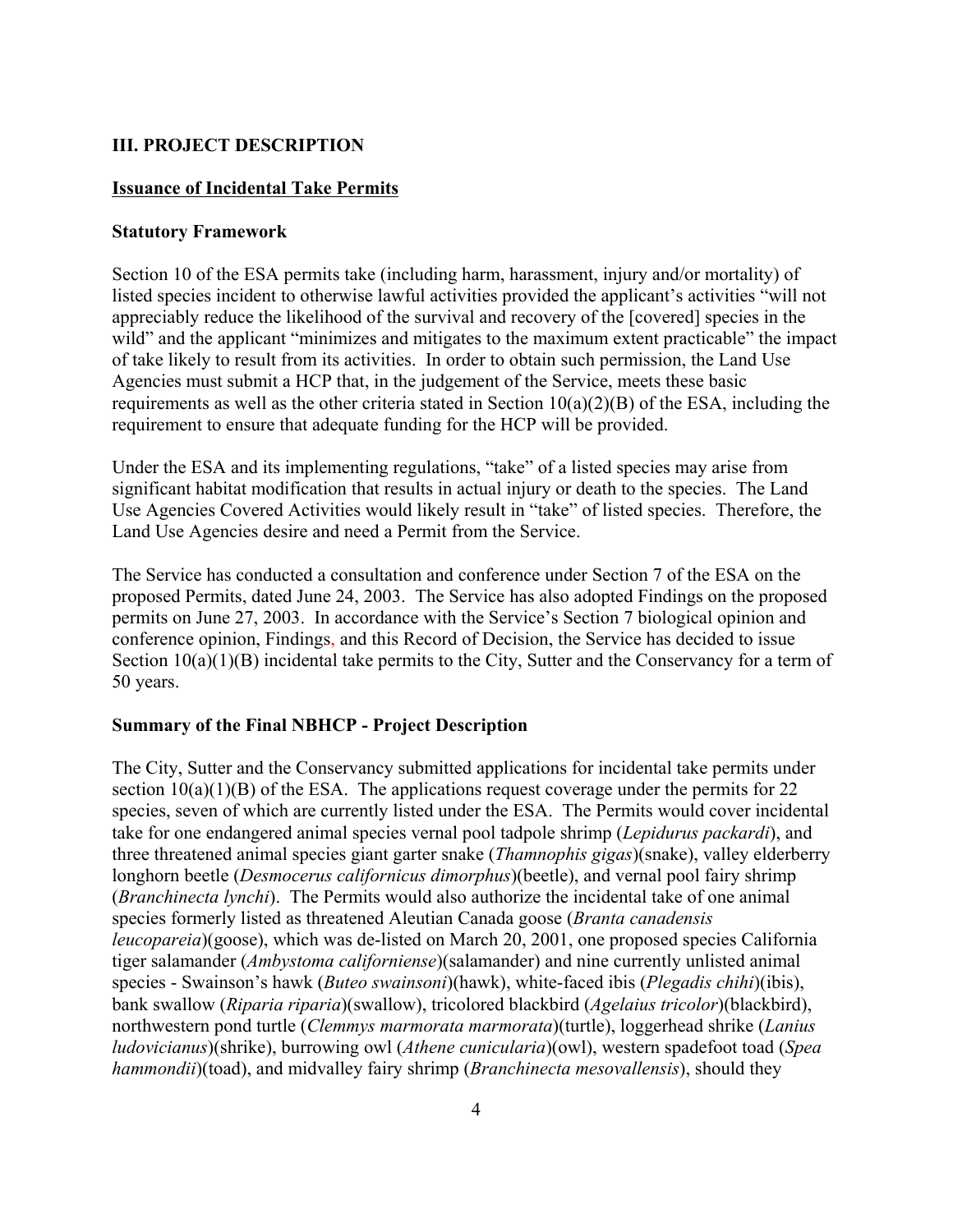become listed in the future during the term of the permits. The Permits would become effective to authorize take of the currently unlisted Covered animal Species concurrent with their listing under the ESA. One endangered plant species Sacramento Orcutt grass (*Orcuttia viscida*), two threatened plant species Colusa grass (*Neostapfia colusana*) and slender Orcutt grass (*Orcuttia tenuis*) and four currently unlisted plants Boggs Lake hedge-hyssop (*Gratiola heterosepala*), delta tule pea (*Lathyrus jepsonii* var. *jepsonii*), legenere (*Legenere limosa*), and Sanford's arrowhead (*Sagittaria sanfordii*) would also be considered Covered Species and included on the Permits. Although take of plant species is not prohibited under the ESA and, therefore, cannot be authorized under an incidental take permit, the plant species would be included on the permits in recognition of the conservation benefits provided to the species under the NBHCP. Assurances provided under the "No Surprises" rule at 50 C.F.R. 17.3, 17.22(b)(5) and 17.32(b)(5) would extend to all Covered Species.

The Applicants have also requested incidental take authorization from the California Department Fish and Game for a total of 22 species protected under the California Endangered Species Act and/or CEQA.

Actions conducted under the NBHCP and IA are designed and conditioned to comply with the provisions of the Migratory Bird Treaty Act (MBTA) with strict avoidance measures for actions affecting MBTA-Covered Species such as the goose, hawk, ibis, swallow, blackbird, shrike, and owl. The MBTA prohibits the taking, killing, or possessing of migratory birds. The MBTA identifies a variety of prohibited actions including the taking of individual birds, young, feathers, eggs, nests, etc. There are currently no MBTA Covered Species that are listed under the ESA and subject to a Special Purpose Permit at this time. Should any of the MBTA covered species become listed under the ESA during the life of the permits, the Permits would also constitute an MBTA Special Purpose Permit for that species for a three-year term as specified under 50 C.F.R.10, subject to renewal by the City, Sutter County, and the Conservancy.

The Permit would authorize for a period of 50 years, the incidental take of Covered Species associated with the conversion of up to 15,517 acres (City = 8,050 acres, Sutter = 7,467 acres) of agricultural or vacant lands that currently, or in the future, could provide habitat for the Covered Species within the Permit Areas in the Natomas Basin (Basin). The conversion of these lands would occur as a result of urban development, an activity addressed and covered by the NBHCP, and would result in impacts to Covered Species, including take of species currently listed under the ESA. In addition, take resulting from the implementation of management activities on established reserve lands would be authorized by the Conservancy's Permit. The primary mitigation for the impacts of take resulting from urban development on Covered Species and their habitat is the collection and use of mitigation fees to acquire preserve, enhance and restore 0.5-acre of habitat land for each 1.0-acre of development. The total habitat loss for Covered Species, as proposed in the NBHCP, would be mitigated by the preservation and enhancement of 7,758.5 acres of high quality habitat reserve lands that will be specifically managed in perpetuity for the Covered Species. The NBHCP also includes minimization measures to reduce impacts on Covered Species resulting from covered activities.

## **NBHCP Conservation Program**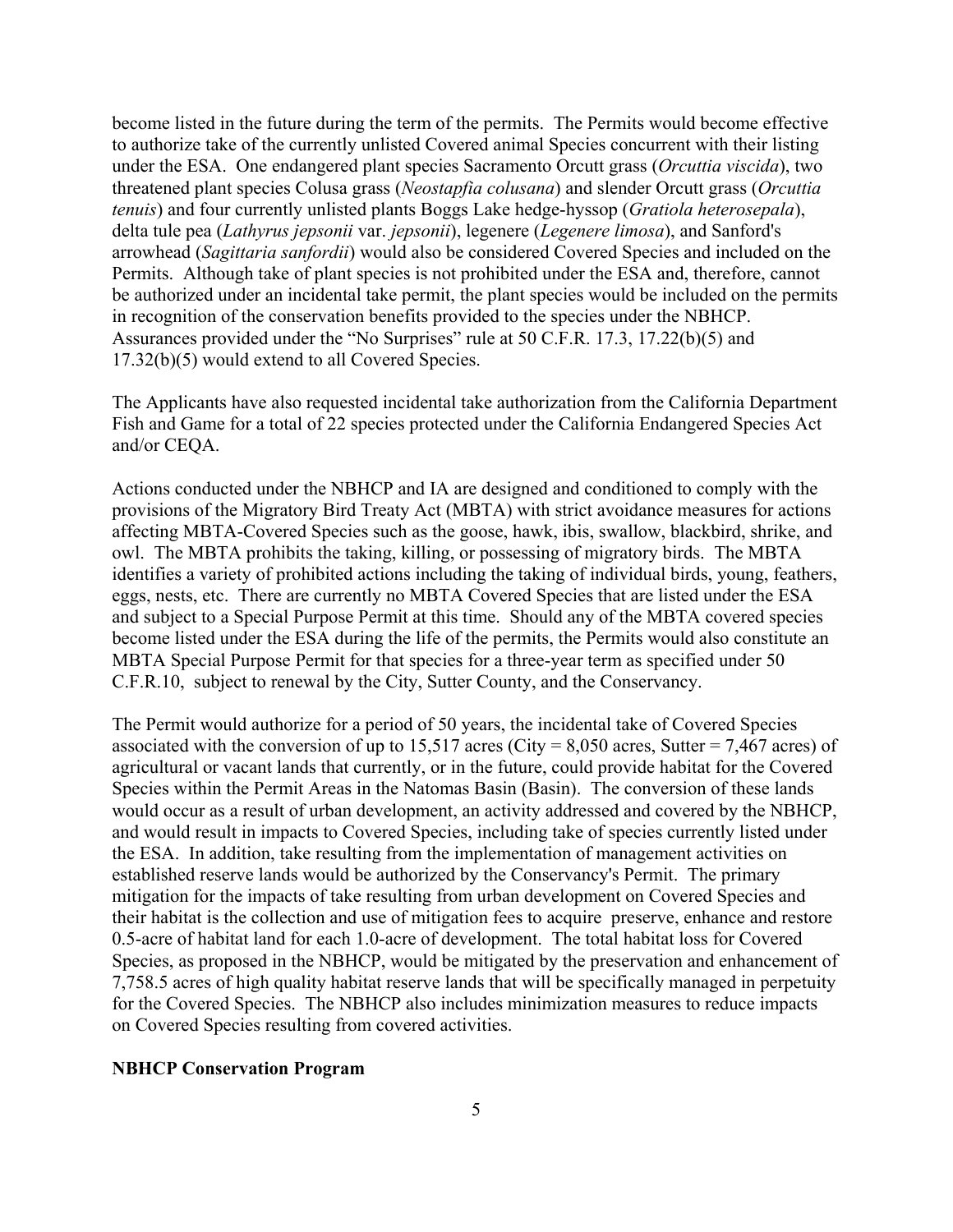The primary biological goal of the NBHCP is to create a system of reserves, with both wetland and upland components, that will contribute to the maintenance of viable populations of the giant garter snake, Swainson's hawk and other Covered Species in the basin. The NBHCP primarily focuses preservation efforts on the giant garter snake and Swainson's hawk. The habitat needs of many of the other Covered Species overlap significantly with the giant garter snake and the Swainson's hawk such that specific habitat requirements of the other Covered Species can be incorporated and met within the upland and wetland components of the reserves focused on providing Swainson's hawk and giant garter snake habitats. Specific consideration of the needs of the other Covered Species must be incorporated into the restoration, enhancement, and management plans as they are developed for each reserve site according to criteria provided in Chapter IV.D of the NBHCP.

For the City and Sutter, the primary mitigation to be accomplished comprises the progressive establishment and maintenance perpetuity of a system of biological reserves representing 0.5 acre of reserve land for each 1.0-acre developed to be managed for the benefit of all of the Covered Species. The Conservancy will be responsible for establishing and managing the mitigation reserves. Some species such as the vernal pool fairy shrimp, vernal pool tadpole shrimp, midvalley fairy shrimp, valley elderberry longhorn beetle, Bogg's Lake hedge hyssop, legenere, and Sacramento Orcutt grass do not have habitat needs that overlap significantly with the snake or hawk. In these cases, the Applicants have proposed other mitigation measures to mitigate the impacts of the proposed project on the species. For example, the Service may require that a land owner/developer avoid impacts to vernal pools or mitigate for such impacts by purchasing vernal pool preservation and creation credits from a Service-approved conservation bank.

The City and Sutter will each be required to mitigate the impacts of their Covered Activities independently. Thus, if either one of the Permits, other than the Permit issued to the Conservancy, is revoked, the other Permits would remain in effect. However, the conservation strategy adopted in the NBHCP reflects a region-wide assessment of, and mitigation for, impacts to the Covered Species; even though the level of impacts to particular Covered Species differs between each jurisdiction. The withdrawal of one of the jurisdictions from the plan is considered a Changed Circumstance under the plan which would trigger a review of the mitigation lands relative to the types of habitat which have been and are projected to be impacted by the remaining jurisdiction and, if necessary, modification of reserve system management to ensure that reserve lands adequately mitigate for the types of habitat and impacts to species occurring in the remaining land use jurisdiction. Because the Conservancy, in carrying out its reserve acquisition and management activities, is acting on behalf of and is controlled by the City and Sutter, noncompliance by the Conservancy with the terms and conditions of its Permits, the NBHCP or IA, shall be considered a failure of the City and Sutter to comply with their obligations under the NBHCP and may result in suspension and/or revocation of their respective **Permits** 

The effectiveness of the NBHCP's Operating Conservation Program to adequately minimize and mitigate the effects of take of the Covered Species due to authorized development depends on the City and Sutter limiting total development within their respective Permit Areas to a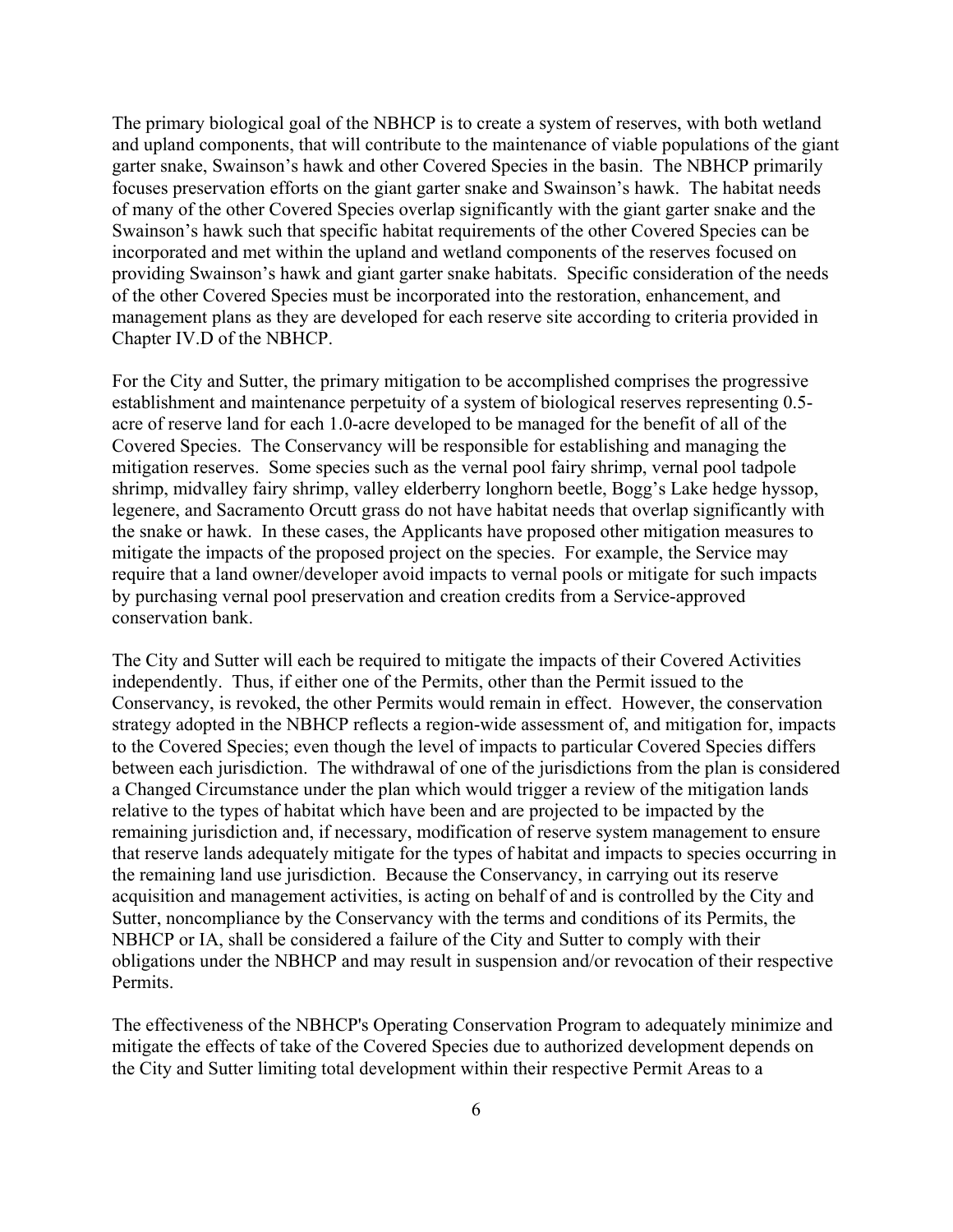combined total of 15,517 acres. In addition, the Operating Conservation Program and the NBHCP's effects analysis account for a combined total of 17,500 acres of Planned Development occurring in the Basin (i.e., 15,517 acres within the City and Sutter's Permit Areas and 1,983 acres for the Metro Air Park development in Sacramento County).

The NBHCP conservation strategy comprises: (1) identification and implementation of incidental take avoidance and minimization measures to minimize impacts to species covered by the HCP; (2) establishment, enhancement, restoration, and management of up to 8,750 acres of reserves in perpetuity for the species covered by the NBHCP; and (3) establishment of a monitoring and reporting plan to gauge the anticipated biological success of the NBHCP and to provide information for the Adaptive Management Plan which is designed to improve the biological success of the NBHCP as new information becomes available or conditions change.

The measures specified under the NBHCP are designed to minimize and mitigate the impacts of take of the Covered Species and contribute to their conservation. The adequacy of the mitigation is explained in detail in the Findings document and the Biological/Conference Opinion (Service 2003 b, c). The City, Sutter, the Conservancy, CDFG and the Service will each sign the Implementation Agreement, a formal agreement among the parties that binds each party to carry out the NBHCP and provides recourse and remedies should any party fail to perform its obligations under the plan. The IA will further ensure that the NBHCP will be fully implemented.

# Enforcement and Monitoring

The NBHCP, the IA, and the Permits, as well as the Service's permit administration regulations at 50 C.F.R. Parts 13 and 17 identify monitoring obligations and enforcement mechanisms to ensure the plan is properly implemented. Monitoring of the system of biological reserves will be performed by the Conservancy, with oversight and direction by biological experts, including Service and CDFG representatives, and will be funded by mitigation fees.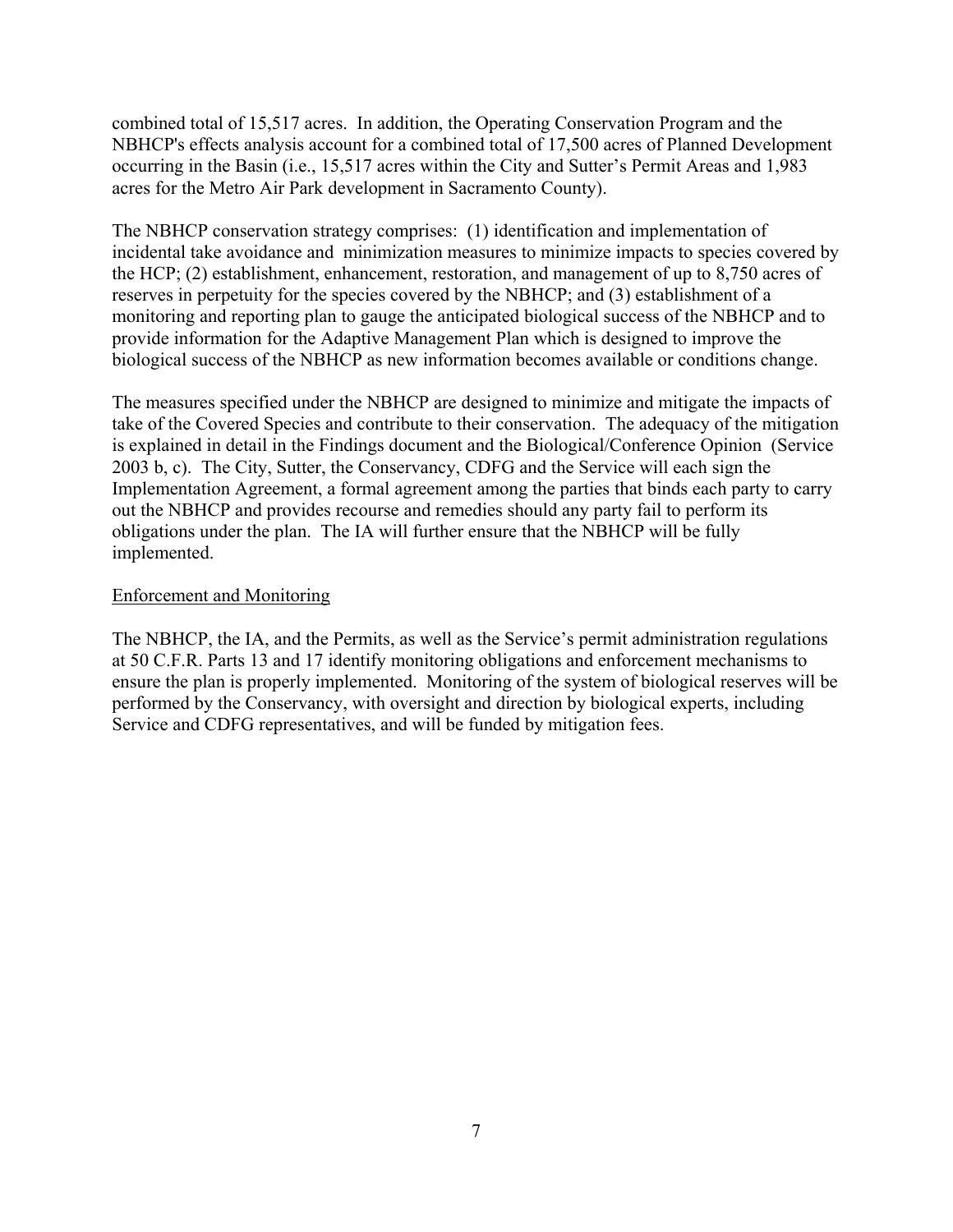# **Activities Covered in the Permits**

Activities proposed to be covered under the Permits are the otherwise lawful activities which are described in detail in Section I.N of the NBHCP and in the Biological and Conference Opinion (Service 2003b). These activities generally consist of urban development that converts vacant land or agricultural uses to residential, commercial, and industrial uses, including related public and private infrastructure development and improvements by the Land Use Agencies.

The City is seeking incidental take coverage for a total of 8,050 acres of authorized development located within the City's proposed Permit Area, including private and public urban development projects and associated infrastructure. Approximately ten of the total 7,758.5 acres covered by the City's Permit are for drainage improvements to widen the West Drain outside of the City limits, in Sacramento County. This area has already been disturbed in compliance with the 1997 NBHCP.

Sutter's proposed Permit would authorize incidental take coverage for the Covered Species within Sutter's Permit Area incident to urban development, public projects and associated infrastructure. Sutter is requesting incidental take coverage associated with the conversion of 7,467 acres of agricultural and vacant lands to urban development located within Sutter's Industrial/Commercial Reserve area, which is located in the southeast portion of Sutter County within the Basin. The 7,467 acres of urban development would be located within the proposed Sutter Permit Area, except for infrastructure improvements in Sacramento County.

There is currently one proposed Sutter County public facility project: drainage channel improvements to support the South Sutter County Specific Plan area. The proposed drainage improvements are located on land in Sacramento County outside the Sutter County Industrial/Commercial Reserve and involve expanding two existing RD 1000 drainage channels (East Drainage Canal and the Montna Drain) to accommodate additional storm water flows. These channels are located within Sacramento County immediately south of the Sutter-Sacramento County boundary. To the extent that these channels and their associated levees and access roads are expanded beyond the footprint of the existing facilities, Sutter will treat the expansion of these facilities as urban development subject to the provisions of the NBHCP. Such increases in the footprint of the drainage channels are considered part of Sutter's 7,467 acres of authorized development.

The Conservancy is seeking incidental take coverage associated with the acquisition, establishment and management of the system of habitat reserves that will be created by the Conservancy on behalf of the City, Sutter and other Potential Permittees throughout the Basin. Within its basin wide Permit Area, the Conservancy is seeking incidental take coverage for managing reserves; preservation, creation, restoration, and enhancement activities; and monitoring the HCP's success in meeting its biological goals.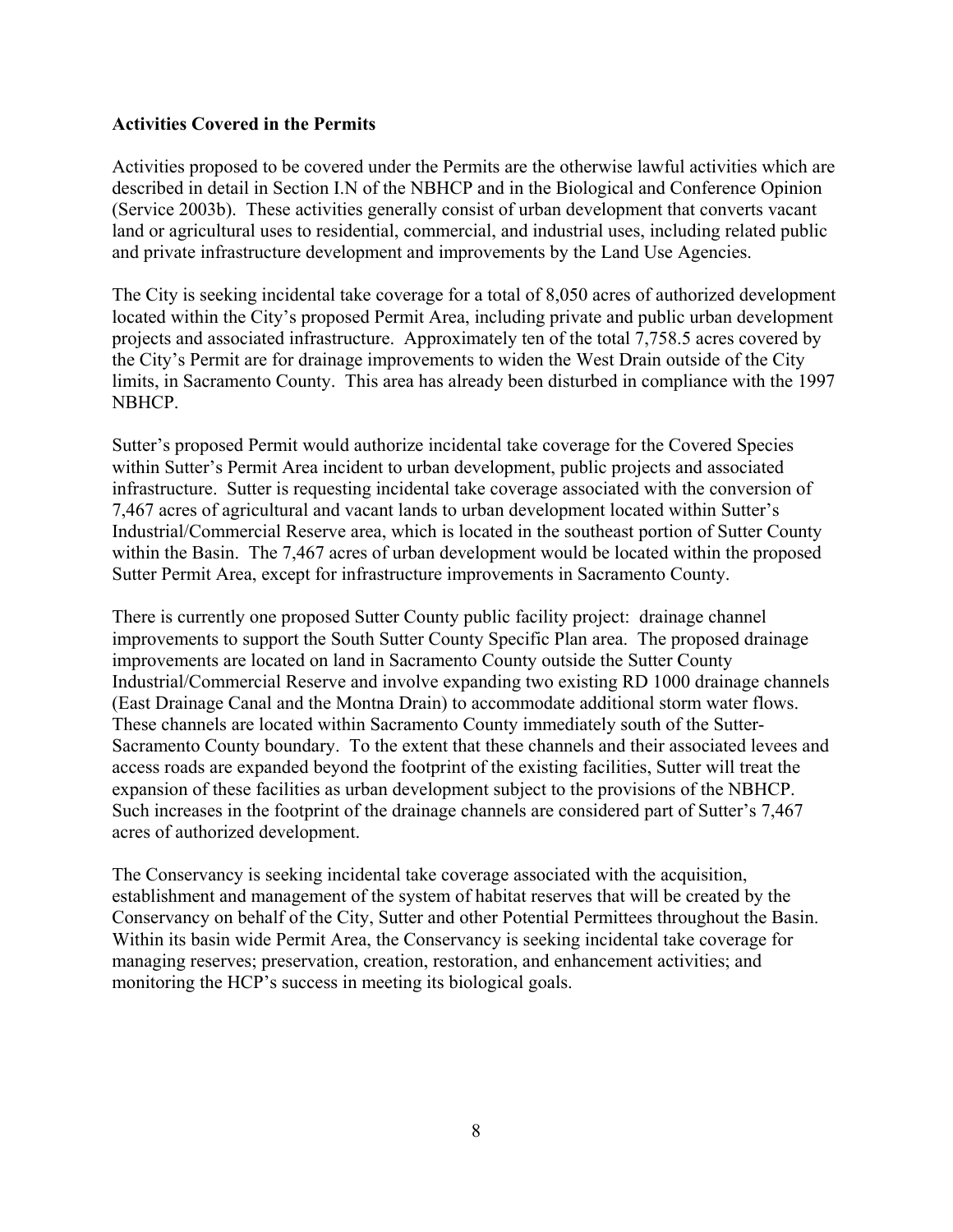# **Activities Not Covered by the Permits**

The NBHCP specifically does not cover the following (see Section I.O of the NBHCP):

- 1. Agricultural Activities. Except as provided for the Conservancy's management of reserve lands, agricultural activities are not Covered Activities under the NBHCP and the NBHCP Permits.
- 2. Dredging. Except as provided for the Water Agencies' channel maintenance, dredging is not a Covered Activity under the NBHCP and the NBHCP Permits.
- 3. Additional Regulations. In addition to the Section 10(a)(1)(B) and CDFG Section 2081 permits the NBHCP Permittees shall also comply with all other applicable local, state and federal, regulations, laws or ordinances. This includes, but is not limited to the following: U.S. Army Corps of Engineers Clean Water Act Section 404 permits; State Water Quality Control Board/Regional Water Quality Control Board Section 401 water quality certification and/or waste discharge requirements; CDFG Streambed Alteration Agreements pursuant to Fish and Game Code Division 2, Chapter 6, Section 1600 *et. seq.*; State and Federal Departments of Transportation; U.S. Environmental Protection Agency and Department of Pesticide Regulation.
- 4. Relationship of Plan to Section 7 Consultations. Private or public actions that are Covered Activities under the NBHCP may also be subject to separate Section 7 review if those actions are authorized, carried out, or funded by federal agencies. Incidental take for Covered Activities carried out by the Permittees or third party developers acting under the authority of an urban development permit issued by either the City or Sutter County will be granted under the Permits and will be subject to the take mitigation, minimization and avoidance measures provided for under the NBHCP. Incidental take coverage for the federal action agency will be granted through the incidental take statement issued with a Service Section 7 biological opinion. The take authorization provided to the Permittee or third party developer by the incidental take permits will not be effective until the federal permit which triggered the Section 7 consultation has been issued and is effective.
- 5. Pesticide use. The Permits do not cover the use of pesticides.
- 6. Hunting. The Permits do not cover activities associated with hunting.

# **Time Line**

The NBHCP is a 50-year plan intended to address the need to protect and conserve Covered Species and other biological resources within the NBHCP project area and throughout the Natomas Basin, while accommodating urban development permitted by the City's and Sutter's land use plans and policies.

# **IV. MAJOR ISSUES**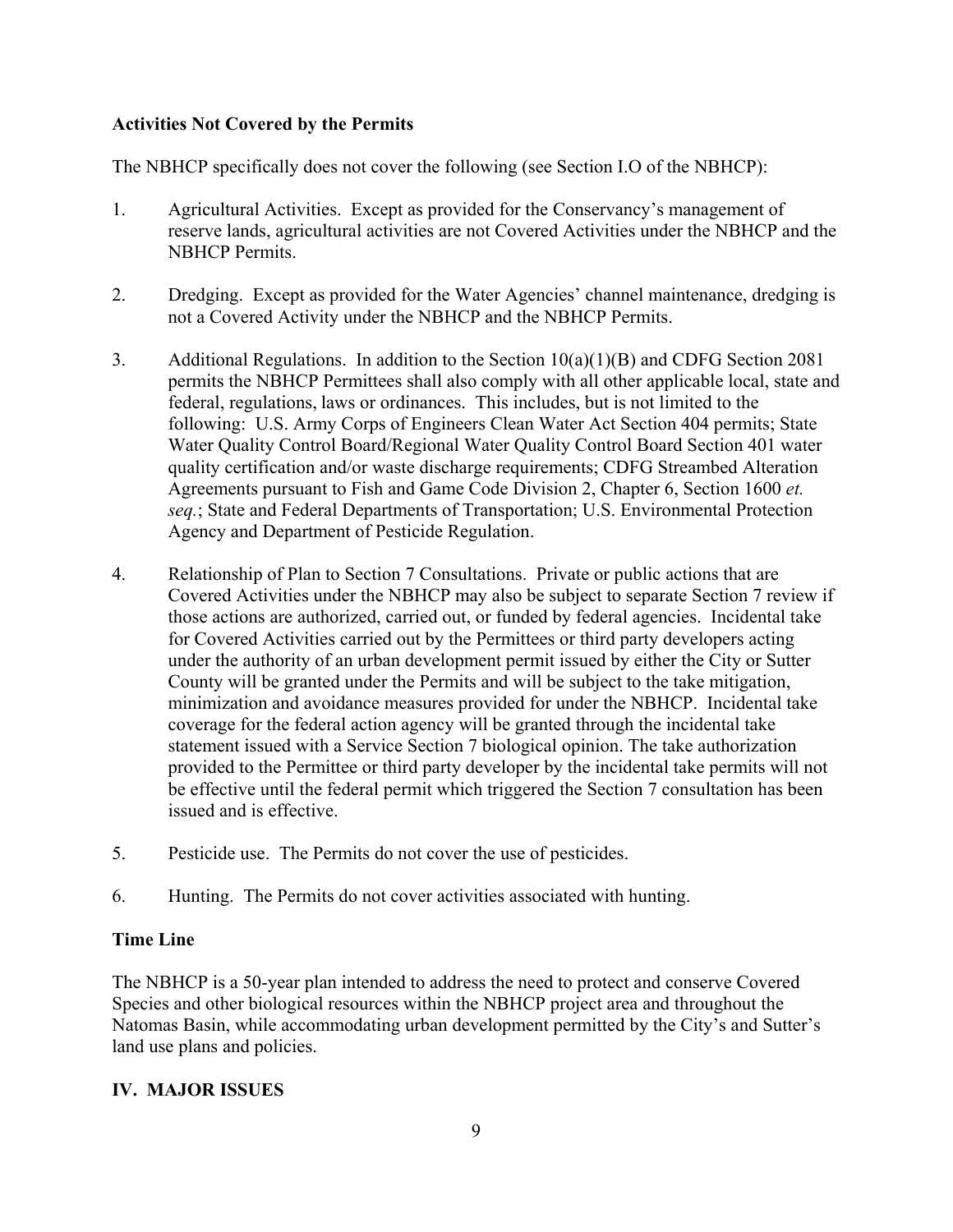The FEIS/EIR addressed five major issues: mitigation ratio, connectivity, Joint Vision, cumulative impacts, and Swainson's hawk foraging habitat.

## **Mitigation Ratio**

The NBHCP's primary mitigation strategy is the preserving/enhancing/creating 0.5 acre of habitat reserves for each 1.0 acre of habitat developed. All of the 15,517 acres of land within the City's and Sutter's Permit Areas are considered to be habitat for at least one of the NBHCP's Covered Species. Therefore, if the City's and Sutter's Permit Areas are completely built out, 7,758.5 acres of habitat reserves will be created. The NBHCP also includes avoidance and/or minimization measures for each of the plan's Covered Species.

The Service believes the level of minimization and mitigation provided for in the NBHCP compensates for the impacts of take of each covered species that will or could potentially occur under the plan. The primary form of take of each of the covered species anticipated under the plan is in the form of harm resulting from the conversion of 15,517 acres of primarily agricultural or vacant lands in the basin to urban development. The 0.5:1 mitigation ratio and avoidance and minimization measures effectively minimize and mitigate the take. Therefore, a higher mitigation ratio, as suggested by many commentors, is not necessary. Furthermore, as discussed in the Findings, the Applicants have demonstrated that a higher mitigation ratio is not economically feasible.

#### **Joint Vision**

On December 10, 2002, the City and Sacramento County approved the Joint Vision, a Memorandum of Understanding between the City and County that will: (1) identify areas for development and open space in the unincorporated portion of the Natomas Basin within Sacramento County; (2) establish a revenue sharing agreement; (3) designate the City as the agent for planning new development; and (4) designate Sacramento County as the agent for open space and rural land uses. The Joint Vision states that should the City or Sacramento County pursue any additional development in the Natomas Basin, they will "propose and consider a new, separate or enhanced Habitat Conservation Plan to address development impacts to protected species..." and that any further development in the Basin would require "additional or alternative mitigation, and additional environmental analysis." Many comments stated that the Service should analyze the Joint Vision as a cumulative effect. As discussed in Sections 3.1.3 and 3.1.4 of the FEIS/EIR, the Joint Vision is only a Memorandum of Understanding and no boundaries or land use changes have been specified, much less approved. The likelihood of future development as a result of the Joint Vision process is highly speculative and uncertain. Such development is therefore not "reasonably foreseeable" and is not treated as a cumulative effect of the proposed action.

## **Cumulative Impacts**

Section 3.1.4 of the FEIR/EIS discusses a number of development projects including, but not limited to, Alleghany Properties, Northern Territories/Brookfield Land Company, expansion of the Sacramento International Airport, and a private university proposal, that are outside of the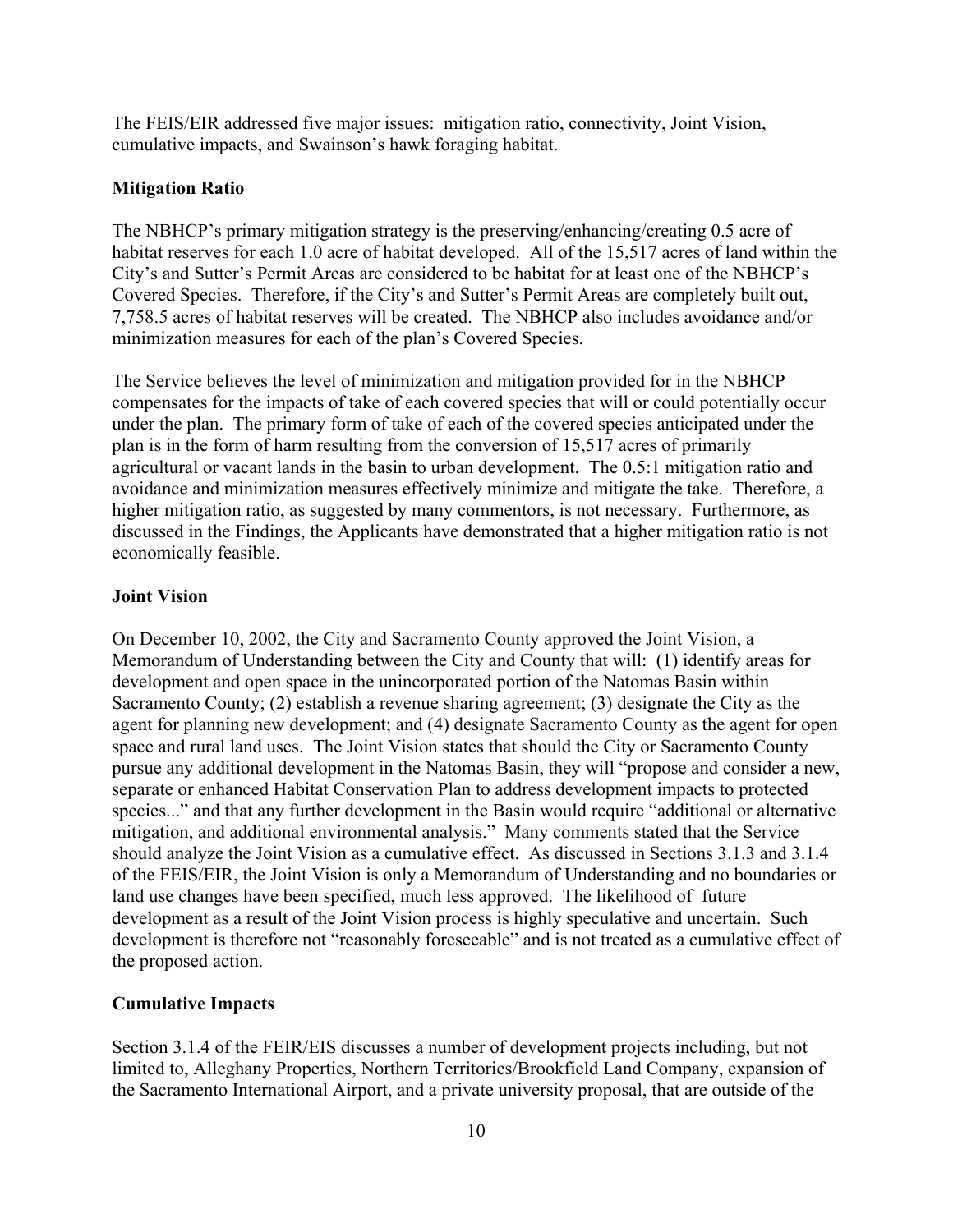development analyzed in the NBHCP and could potentially occur in the Basin in the future. However none of these potential development projects is reasonably foreseeable under NEPA or reasonably certain to occur within the action area of the NBHCP under ESA for the following reasons: (1) these areas are not planned for urban development under adopted land use plans; (2) these areas are located outside of the City's Sphere of Influence, the City of Sacramento city limits and Sacramento County's Urban Services Boundary; (3) no urban services, such as sewage, are available to serve development; and (4) other significant legal and planning hurdles must be overcome before development could proceed. In addition, neither the City, Sutter, nor Sacramento County are considering proposed amendments to their general plans that would result in additional urban development in the Natomas Basin. A detailed discussion of cumulative impacts is found in Section 3.1.4 of the FEIR/EIS.

### **Swainson's Hawk Foraging Habitat**

Commentors expressed concern that the NBHCP's mitigation measures do not adequately mitigate the impacts of the removal of approximately 40 percent of the Basin's total foraging habitat for the Swainson's hawk. As discussed in Section 3.1.5 of the FEIS/EIR and the biological/conference opinion, the Service believes that the Applicants' mitigation measures do mitigate for the impacts of take resulting from the loss of foraging habitat. Much of the existing habitat that will be lost is not available to the hawk throughout much of the nesting season, is greater than one mile from the majority of the Basin's nest trees, and is not considered highquality habitat. In contrast, the proposed mitigation program will provide high-quality foraging habitat that is available throughout the hawk's nesting season. In addition, because of the priorities established for the acquisition of Conservancy upland reserves, the majority of these high-quality reserve lands will be in close proximity to the majority of the Basin's Swainson's nest trees. So, the effective mitigation ratio is higher than the actual mitigation ratio because the upland reserve lands are of greater quality than the habitat being impacted. Also, the City and Sutter have also committed to not developing within the Swainson's hawk zone, with the exception of 252 acres that was previously authorized by the City. The Service found in its biological/conference opinion that because of the varying quality of that habitat and its limited availability to the species during the nesting season, the loss of foraging habitat will not result in significant adverse effects to the hawks in the basin. Substantial amounts of foraging habitat will remain in the basin as well as abundant foraging habitat in nearby Yolo County, and the proposed action will result in the addition of high-quality foraging habitat managed specifically to benefit the hawk (i.e., located in close proximity to nest trees, managed to produce mots of hawk prey, available throughout the hawk's time in the Basin, etc.).

## **Connectivity**

Some commentors expressed concern about the NBHCP's effects on connectivity as it pertains to the snake in the Basin. More specifically, some commenters were concerned that implementation of the proposed project would result in a situation where snakes could not move from one portion of the Basin to another. The June 24, 2003, biological opinion for the proposed project examined the issue of connectivity in detail and found that implementation of the proposed project would have no significant effect on connectivity among the three important snake areas in the basin and that connectivity between Conservancy reserves was adequately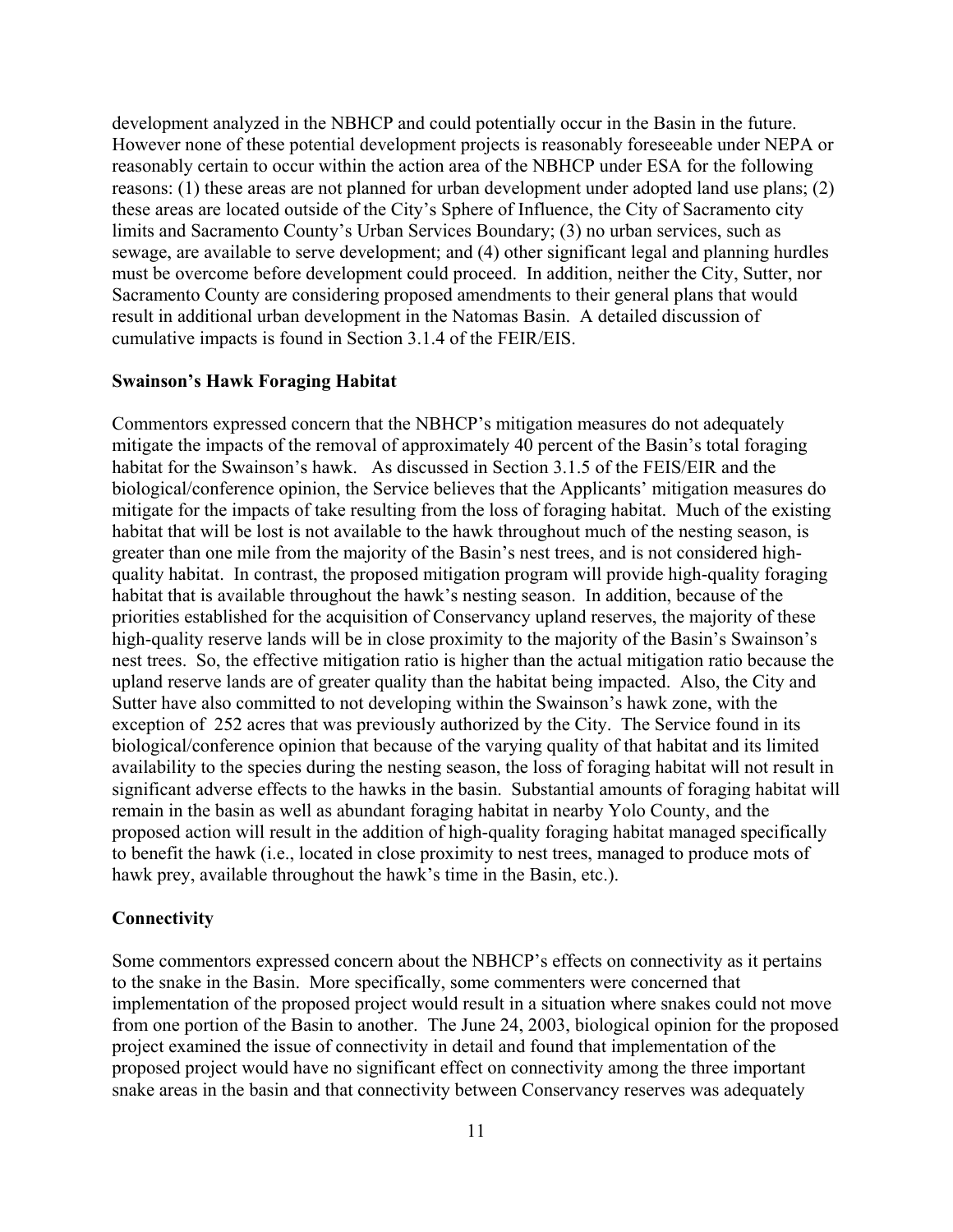assured. In some instances the current level of connectivity between the snake areas will be reduced due to the loss of a portion of the drainage canals and ditches within the City and Sutter permit areas; however, essential connectivity corridors will remain. Canals are required for flood control throughout the basin, and agriculture, which depends on canals and ditches for water delivery and irrigation, is expected to persist in the basin throughout the permit term. The plan is designed to insure that connectivity is maintained within and among the system of habitat reserves and adjacent agricultural lands to facilitate snake movement within the basin. Under the plan, the City and Sutter are required to ensure such connectivity is maintained. Among other measures, the plan provides for the outright acquisition of canals, the granting of Memoranda of Agreement, transfer easements or lands in fee to the Conservancy, and relocation of unimproved reserve components as necessary to maintain connectivity. The consolidation of mitigation lands into large reserve blocks will also help to reduce the number of connections required. The maintenance of important connectivity corridors will also reduce the level of take of giant garter snakes resulting from the plan.

# **V. PUBLIC COMMENT**

A Notice of Intent to prepare an EIS for the federal action associated with the project was published in the **Federal Register** on December 18, 2000 (65 FR 79115). Public comments on the scope of the alternatives and environmental effects to be examined for the proposed project were requested by January 16, 2001. Thirty-two comment letters were received.

A second Notice of Intent was published in the **Federal Register** on August 17, 2001 (66 FR 43267), which addressed the addition of the Water Agencies as participants in the environmental document. Public comments on the addition of the Water Agencies were requested by September 17, 2001. Two comment letters were received.

A Notice of Availability of the Draft EIR/EIS, with a public review period of 60 days, was published in the **Federal Register** on August 16, 2002 (67 FR 53581). Comments were requested by October 16, 2002. An extension to the public review period was published by amended Notices of Availability, and the comment period was extended to December 5, 2002. Twenty-five comment letters were received (Attachment 1 to the Final EIR/EIS). A response to each comment is included in the Final EIR/EIS as Attachment 2.

A Notice of Availability of a Final EIR/EIS was published in the **Federal Register** on May 2, 2003 (68 FR 23457). Eight comment letters were received. None of the comments received presented significant new issues or identified effects of the action that were not previously addressed in the Draft and Final EIR/EISs and in the responses to comments on the Draft EIR/EIS included in the Final EIR/EIS. The eight comment letters and the Service's response to the letters is included as Appendix A and Appendix B, respectively, to this Record of Decision.

# **VI. CHANGES BETWEEN THE DRAFT AND FINAL HCP**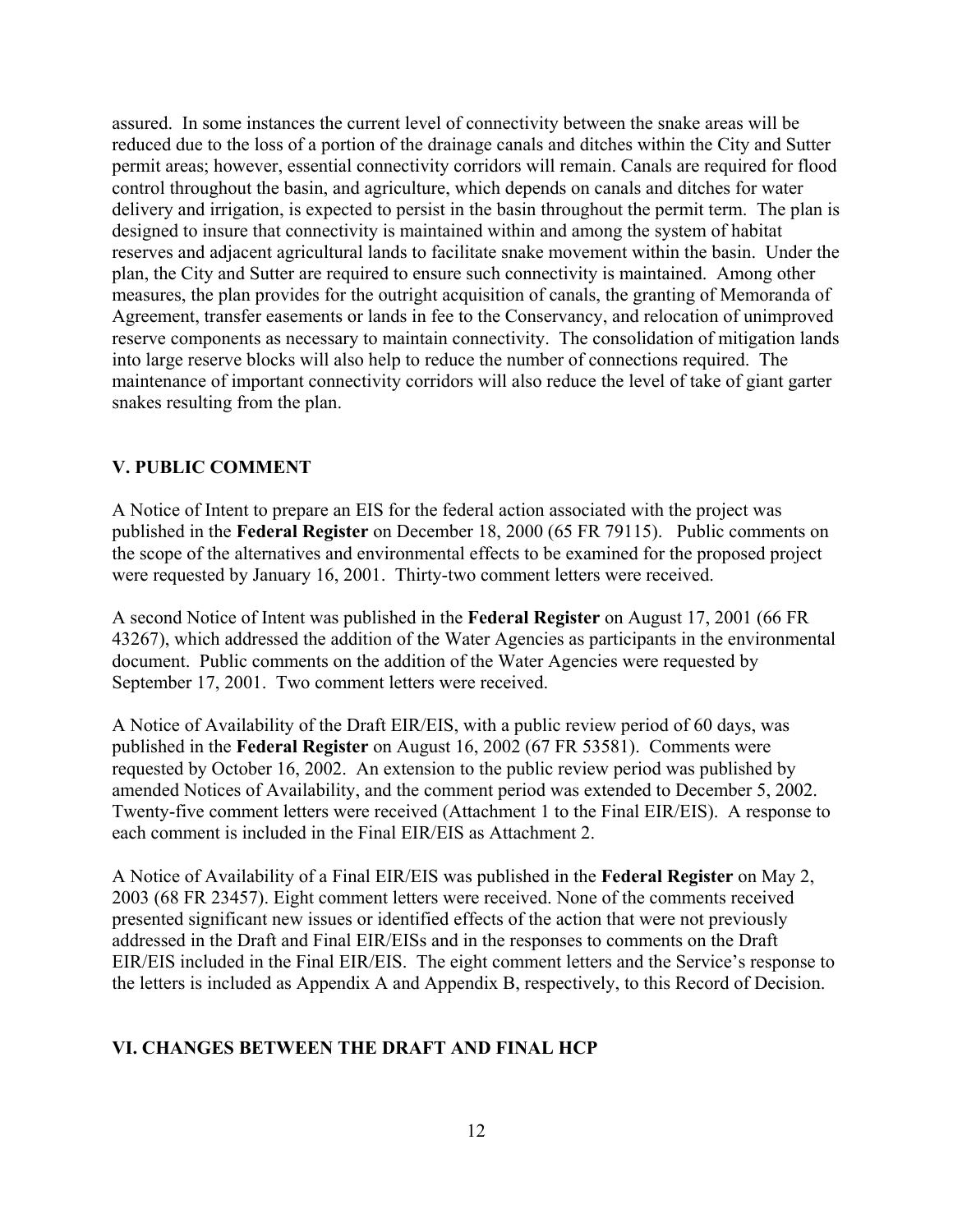The public comment period on the draft NBHCP (City *et al.* 2002) and its associated environmental documents enabled the Service to gather comments from interested parties. The process of reviewing and considering these comments led to the development of changes to the original proposed NBHCP. These changes are clarifications; updates; and additional minimization, mitigation, and monitoring measures. The Final EIS/EIR and NBHCP were made available to the public on May 2, 2003 (68 **FR** 23457). The main substantive changes from the draft to the final NBHCP are summarized as follows:

- 1. Sections IV.C.1, V.A.5, and V.B.4.a include updated conservation measures that improve protections for the snake.
- 2. Section IV.C.1 includes an expanded analysis with regard to Swainson's hawk foraging habitat.
- 3. Section IV.C.2.c addresses potential sale or transfer of mitigation reserve lands.
- 4. Section V.A.4.a includes survey protocols for Covered vernal pool plant and animal species.
- 5. Sections VI.E.2 and VI.E.3 include refined biological monitoring measures. And
- 6. Section VI.F.3 includes improved database management measures.

On May 13, 2003, the City approved the Final NBHCP, with three changes that will improve protections for Covered Species (Ordinance Number 2003-290). These changes are:

- 1. No mitigation lands will be acquired in Area B, an area outside of the Basin that had been proposed to be used for habitat reserves in some instances. All mitigation lands must now be acquired within the Natomas Basin.
- 2. The City may exercise its discretion to require developer/land owners to dedicate mitigation land in lieu of the land acquisition component of the mitigation fee prior to issuance of an Urban Development Permit.
- 3. Land owners within the City's Permit Area will be notified annually if they have a Swainson's nest tree on their property. The Notice will identify the nest tree and alert the owner to the specific mitigation measures prohibiting the owner from removing the nest tree prior to future Authorized Development of the property.

Sutter approved the Final NBHCP (Resolution Number 03-030) on May 13, 2003. On June 10, 2003, Sutter approved a second resolution to make Sutter's obligations consistent with those of the City. Changes included in the second resolution include:

1. No mitigation lands will be acquired in Area B.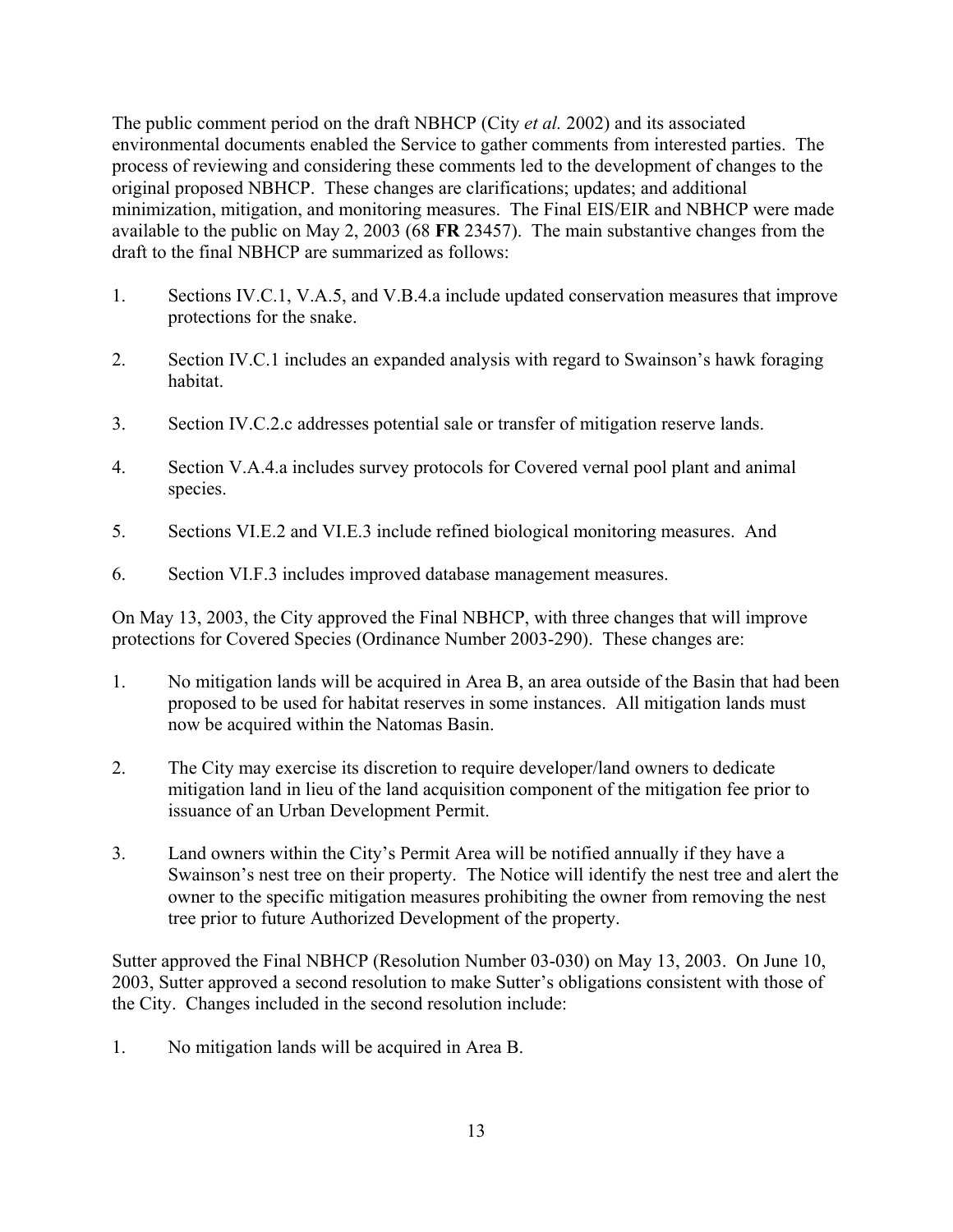- 2. Sutter may exercise its discretion to require developer/land owners to dedicate mitigation land in lieu of the land acquisition component of the mitigation fees prior to issuance of an Urban Development Permit.
- 3. Land owners within Sutter's Permit Area will be notified annually if they have a Swainson's' nest tree on their property. The notice will identify the nest tree and alert the owner to the specific mitigation measures prohibiting the owner form removing the nest tree prior to future Authorized Development of the property.

# **VII. THE ALTERNATIVES**

Six alternatives including the NBHCP and five additional alternatives, were identified and analyzed in the Draft and Final EIS/EIR. These include: (1) the NBHCP (proposed action); (2) Increased Mitigation Alternative; (3) Habitat-Based Mitigation Alternative; (4) Reserve Zones Alternative; (5) Reduced Potential for Incidental Take Alternative; and (6) No Action Alternative.

Following is a brief description of the preferred NBHCP alternative, plus the five additional alternatives. A detailed description of the alternatives appears in the NBHCP EIS.

1. Proposed and NEPA Preferred NBHCP:

Under this alternative, the proposed NBHCP described above under Project Description, would be implemented. This alternative establishes a comprehensive multi-species conservation program that minimizes incidental take of the covered animal species and loss of covered plant species in the permit areas and provides mitigation for the impacts of covered activities on the Covered Species and their habitat. The goal of the conservation strategy is to create high value habitat out of currently vacant lands or lands currently in agricultural production. During the 50 year permit term incidental take of Covered species would be authorized on up to 15,517 (City = 8,050 acres, Sutter = 7,467 acres) of agricultural or vacant lands that currently, or in the future, could provide habitat for the Covered Species and on 7,758 acres of reserve lands incidental to species and habitat management conservation activities. The regional, multiple species approach eliminates the fragmented, inefficient process of project-by-project review, processing of permits for species as they become listed, and relatively smaller scale, less comprehensive, implementation of mitigation measures. The NBHCP meets the statutory criteria for issuance of a Section 10(a)(1)(B) Incidental Take Permit under the ESA (Service 2003c) as discussed further in the Service's Findings.

# 2. Increased Mitigation Alternative:

Under this alternative, the mitigation ratio for developed land would be increased from 0.5:1 to 1:1. The development limit for the City, Sutter County, and Metro Air Park would remain the same as for the NBHCP Alternative, but this amount of development would result in the acquisition of twice as much mitigation land. The requirement for one contiguous block of 2,500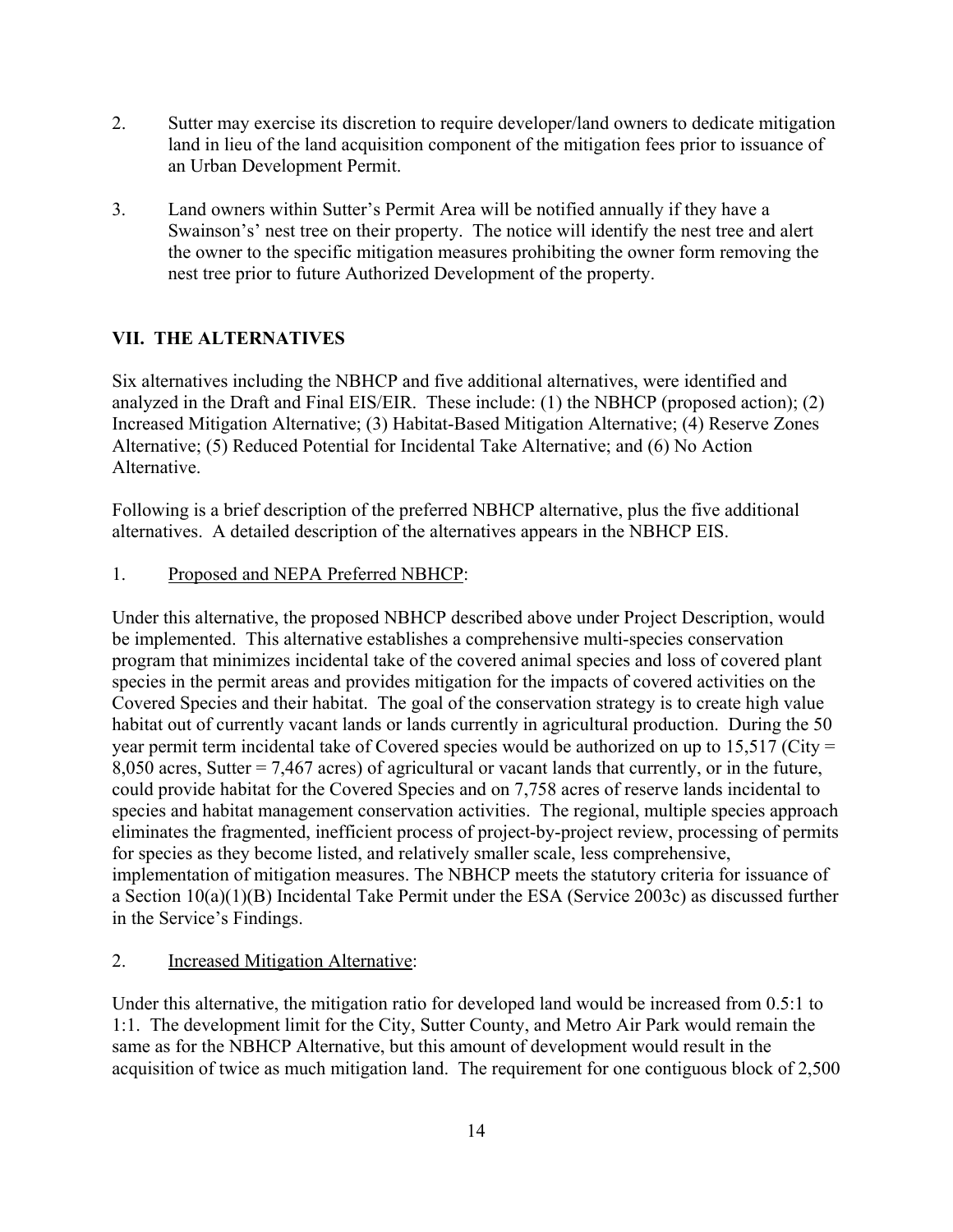acres would not change, and other reserve lands would be acquired to ensure that they form 400 acre contiguous blocks.

Avoidance and minimization measures for construction and management activities would be the same as under the NBHCP Alternative. This alternative would result in the loss of additional farm lands (as they are converted to reserves). The Service does not believe a 1 to 1 mitigation ratio is appropriate because it is not commensurate with the level and impacts of take likely to result from implementation of the NBHCP. Given the variable quality of habitat that currently exists on the undeveloped agricultural and vacant lands, requiring a 1 to 1 mitigation ratio that ignores these habitat variations would result in significantly greater mitigation - at least in the form of land set asides - than the Service's analysis of impacts of take requires. The financial analysis prepared by EPS also indicates that adopting a 1 to 1 mitigation ratio, in combination with all of the other conservation measures included in the NBHCP's Operating Conservation Program, is impracticable from a funding perspective. While leaving the lands as rice fields or other agricultural crops would decrease plan costs, the Service believes that active management, enhancement and restoration of the mitigation lands to benefit the covered species is a critical component of a successful conservation strategy for these species. Therefore, the Service does not believe a 1 to 1 mitigation ratio is either necessary to mitigate the impacts of take of the Covered Species or practicable from an economic standpoint.

## 3. Environmentally Preferred and Superior Habitat-Based Mitigation Alternative:

Under this Alternative, the mitigation ratio to compensate for urban development impacts would be based on the habitat value of the lands to be developed. Site-specific management plans would be developed as the reserve lands are acquired, and these reserve lands would be subject to the same requirements as under the NBHCP alternative. For this alternative, mitigation requirements would be based on the habitat needs of the two key species, giant garter snakes and Swainson's hawks. Giant garter snake mitigation ratios would be consistent with the Service's *Programmatic Formal Consultation for U.S. Army Corps of Engineers 404 Permitted Actions*. Swainson's hawk mitigation ratios are based on CDFG's *Staff Report Regarding Mitigation for Impacts to Swainson's Hawks in the Central Valley of California*. Avoidance and minimization measures for construction and management activities would be the same as under the NBHCP alternative. About twice as much land would be incorporated into the habitat reserves under this alternative compared with the NBHCP alternative. As stated for the Increased Mitigation Alternative, the 0.5:1 ratio has been determined to effectively minimize and mitigate the impacts of take resulting from planned urban development in the basin. The habitat based mitigation ratio uses standard categories of existing land uses in the basin, including rice fields, canals, and other lands within 10 miles of an active nest to predict future habitat conditions. As such it represents a crude approximation of habitat potentially available to the giant garter snake, Swainson's hawk and other covered species. The habitat based alternative results in a total mitigation land requirement that is very similar to the 1 to 1 mitigation ratio discussed under Alternative 1. As with Alternative 1, the habitat based alternative would be economically infeasible. The mitigation fees required to both acquire mitigation lands at an approximate 1 to 1 mitigation ratio and also implement the habitat enhancement, restoration, management and monitoring elements of the NBHCP on these lands would likely increase the cost burden on development in the basin beyond the recognized industry yardstick for feasibility. If the habitat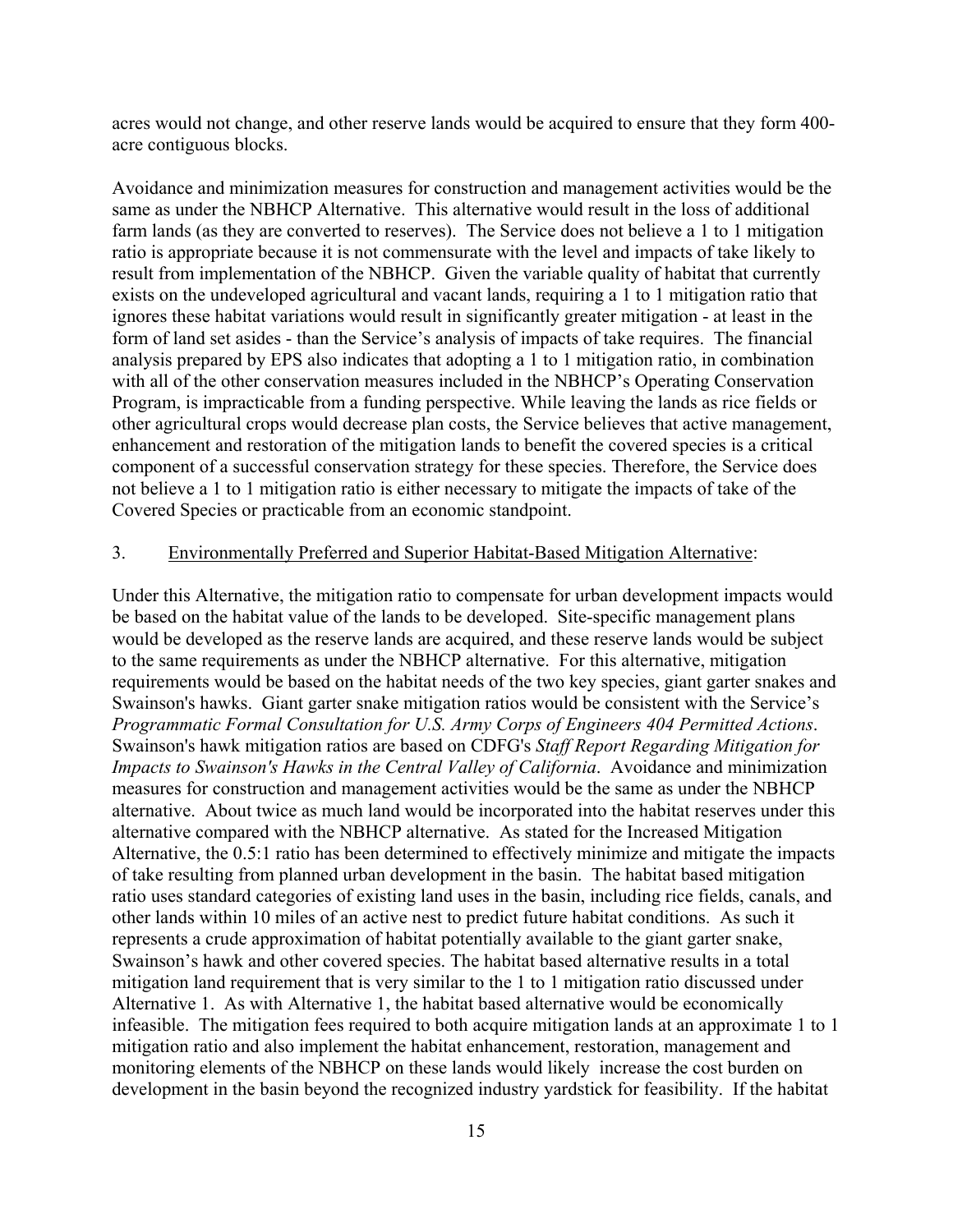enhancement and management features of the plan's conservation strategy were eliminated in order to make this alternative more feasible, the Service believes the conservation value of the alternative would significantly suffer. The Service believes that an active habitat restoration and management plan imposed on fewer mitigation lands will ultimately yield a higher conservation benefit than the acquisition of more rice fields and other agricultural and vacant lands for the Covered Species.

Additionally, the habitat based mitigation alternative could be difficult to implement from a practical standpoint and could actually result in less mitigation habitat than the proposed plan. This is because almost all of the existing habitat for the covered species in the basin is provided by agricultural lands, either rice fields, canals and irrigation ditches, or other agricultural crops. Very little if any natural habitat remains in the basin. Thus a habitat based alternative could create a perverse incentive for agricultural producers to simply quit farming their lands in advance of development in order to eliminate habitat for the covered species on their properties. This would result in less extant habitat for the species prior to development, less mitigation imposed on the developers, and ultimately less mitigation land for the species as development occurs. In contrast to the current plan which distributes the costs of mitigation evenly across all lands in the basin, the habitat based alternative would target those landowners who, by virtue of their farming practices, currently provide the vast majority of habitat which allows the Covered Species to maintain viable populations in the basin.

# 4. Reserve Zones Alternative:

This Alternative identifies specific reserve zones that would be emphasized in reserve acquisition efforts. These reserve zones would be outside the North and South Natomas Community Plan areas, and outside of Sutter County's Industrial-Commercial Reserve. Land acquisition would occur based on a 0.5:1 mitigation ratio as under the Proposed Action. This Alternative differs from the NBHCP alternative, however, in that reserve acquisition would focus on five overlapping zones that are distributed throughout the Natomas Basin based on the habitat needs of giant garter snakes and Swainson's hawks, rather than on the NBHCP's alternative broad requirement to mitigate generally within the basin. Special conditions regarding the size and distribution of reserve blocks within the five zones would apply. The effects of this Alternative would be the same as those from the NBHCP's alternative. The Service does not believe an alternative which identifies specific zones for reserve acquisition is biologically necessary or economically practicable. The goal of the conservation strategy is to create high value habitat out of currently vacant lands or lands currently in agricultural production. The biological success of the plan does not depend on conservation of particular tracts of land which current information may indicate may support snakes or another Covered Species (with the exception of vernal pool species which have a separate mitigation program). Rotating crop patterns, fallowing of fields, canal maintenance activities, etc., can result in changing patterns of habitat use by the Covered Species from year to year and season to season. The Service believes that the criteria for reserve land acquisition specified in the plan will result in high quality habitat for the Covered Species throughout the basin.In addition, this conservation strategy which focuses solely on the snake and Swainson's hawk could compromise the plan's overall conservation strategy which is to protect and provide opportunities for expansion of other Covered Species in the basin. Apart from biological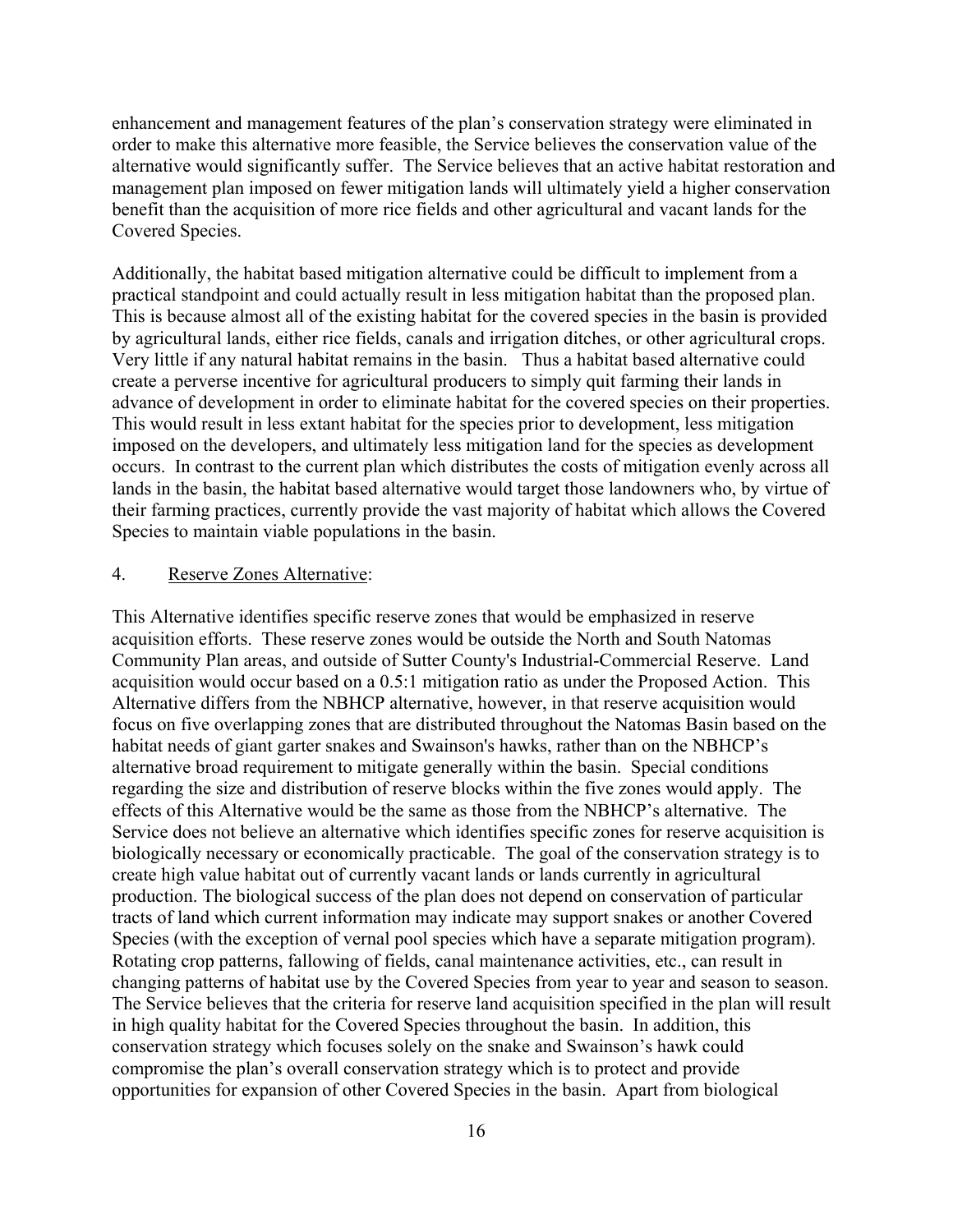considerations, identification of specific areas for reserve acquisition results in significantly increased land values in those areas. The targeting of specific lands in Sacramento County under the recent Settlement Agreement in *NWF v. Babbitt*, dramatically illustrates this point. As a result of the settlement, the City was compelled to impose an approximate \$4,000 premium on the land acquisition component of the mitigation fee. The City and Sutter recently agreed to restrict the acquisition of all mitigation lands to the Natomas Basin. The Service supports this modification to the plan because it will result in more in basin habitat to support viable populations of the Swainson's hawk and giant garter snake; though it will also likely cause the cost of mitigation lands to increase. Further restriction of acquisition to specific areas in the basin, would, as EPS and the City's recent experience found, likely increase land acquisition costs even further, assuming landowners within these zones could be persuaded to sell their lands. The reserve zones alternative is not biologically necessary to mitigate for the impacts of take under the NBHCP and would compromise the feasibility of the NBHCP.

## 5. Reduced Potential for Incidental Take Alternative:

Under this Alternative, lands that may be developed as a result of the proposed action have been reduced by 5,500 acres. Consequently, impacts of the proposed action would reduce by 5,500 acres. Development of 12,000 acres under this Alternative (5,197 acres in the City of Sacramento, 4,820 acres in Sutter County, and 1,983 acres for Metro Air Park) would result in the acquisition of 6,000 acres of habitat reserves, at 0.5:1 mitigation ratio. Acquisition criteria, management, oversight, and other aspects of the planned habitat reserve system would remain the same as described in the NBHCP. This alternative is not deemed practicable to the Land Use Agencies because it would not be consistent with approved land use plans and development planned within their respective jurisdictions within the basin. While a reduced development scenario would reduce impacts to the Covered Species, the conservation strategy proposed under the NBHCP effectively mitigates impacts to the Covered Species while accommodating compatible urban development previously approved by the jurisdictions. This alternative is neither biologically necessary nor, from the standpoint of the permit Applicants, practicable. This alternative would not only result in fewer mitigation lands but also in higher mitigation fees because the economies of scale in administration and management of reserve lands would be less. The analysis of this alternative by EPS indicates it would require higher mitigation fees that could impair the feasibility of the overall plan.

## 6. No Action Alternative:

Under the No Action Alternative, no Section  $10(a)(1)(B)$  permit would be issued for take of listed species as a result of urban development and other activities in the plan area and no comprehensive HCP would be implemented. In the absence of a comprehensive habitat conservation planning program, the needs of listed species would be addressed on a project-byproject basis, resulting in piecemeal planning that would likely establish smaller and more widely isolated patches of mitigation land scattered throughout the Basin. This alternative would not provide for the establishment and management of reserves designed to consolidate and improve habitat for the Covered Species. Also, species other than those federally listed would not derive the benefits of a regionally based approach, as would be facilitated through the NBHCP program.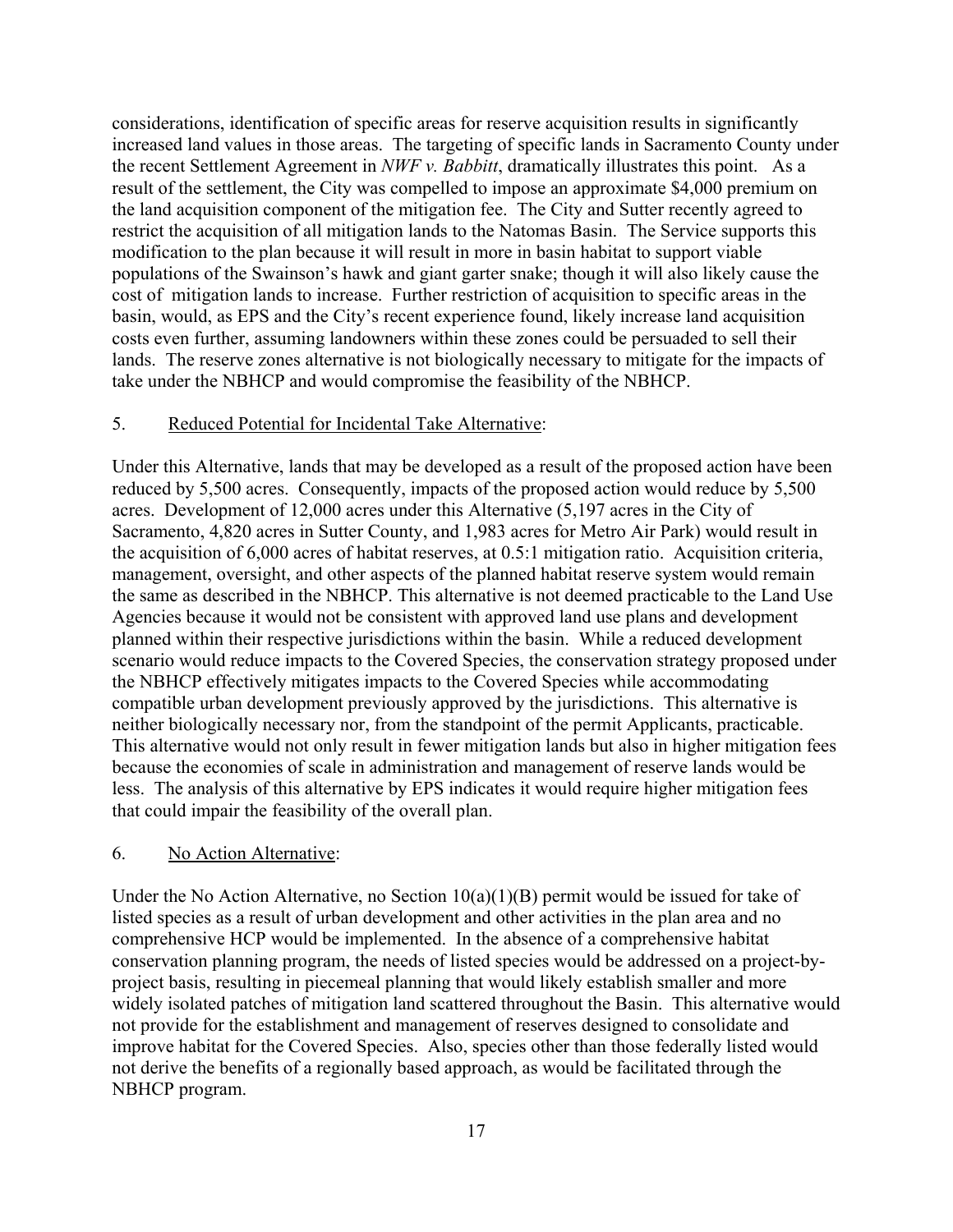# **VIII. DECISION**

NEPA requires federal agency disclosure of the environmental effects of major federal actions significantly affecting the quality of the human environment. At the time of a decision, a federal agency is required to prepare a record of decision stating what the decision was, identifying the alternatives considered in reaching its decision, specifying the alternative which was considered to be environmentally preferable, discussing all relevant factors the agency used in making its decision, and stating whether all practicable means to avoid or minimize environmental harm from the selected alternative have been adopted, and if not, why not.

The Applicants' final NBHCP and alternatives have been fully described and evaluated in the Draft and Final NBHCP EIS/EIR. Based upon the review of the alternatives and their environmental consequences described in the Draft and Final EIS/EIR; the Applicants' Final NBHCP; the IA between the Service, City, Sutter, Conservancy, and CDFG; the Service's Biological/Conference Opinion; and the Service's Findings (all incorporated herein by reference), the decision of the Service is to adopt the NBHCP alternative and issue Permits to the City, Sutter, and Conservancy pursuant to section  $10(a)(1)(B)$  of the ESA for the take of the endangered vernal pool tadpole shrimp and threatened giant garter snake, valley elderberry longhorn beetle, and vernal pool fairy shrimp, and 11 non-listed animal species in the event they become listed during the 50-year term of the Permits, and to extend assurances under the Service's "No Surprises" rule to each of the 22 species covered by the NBHCP.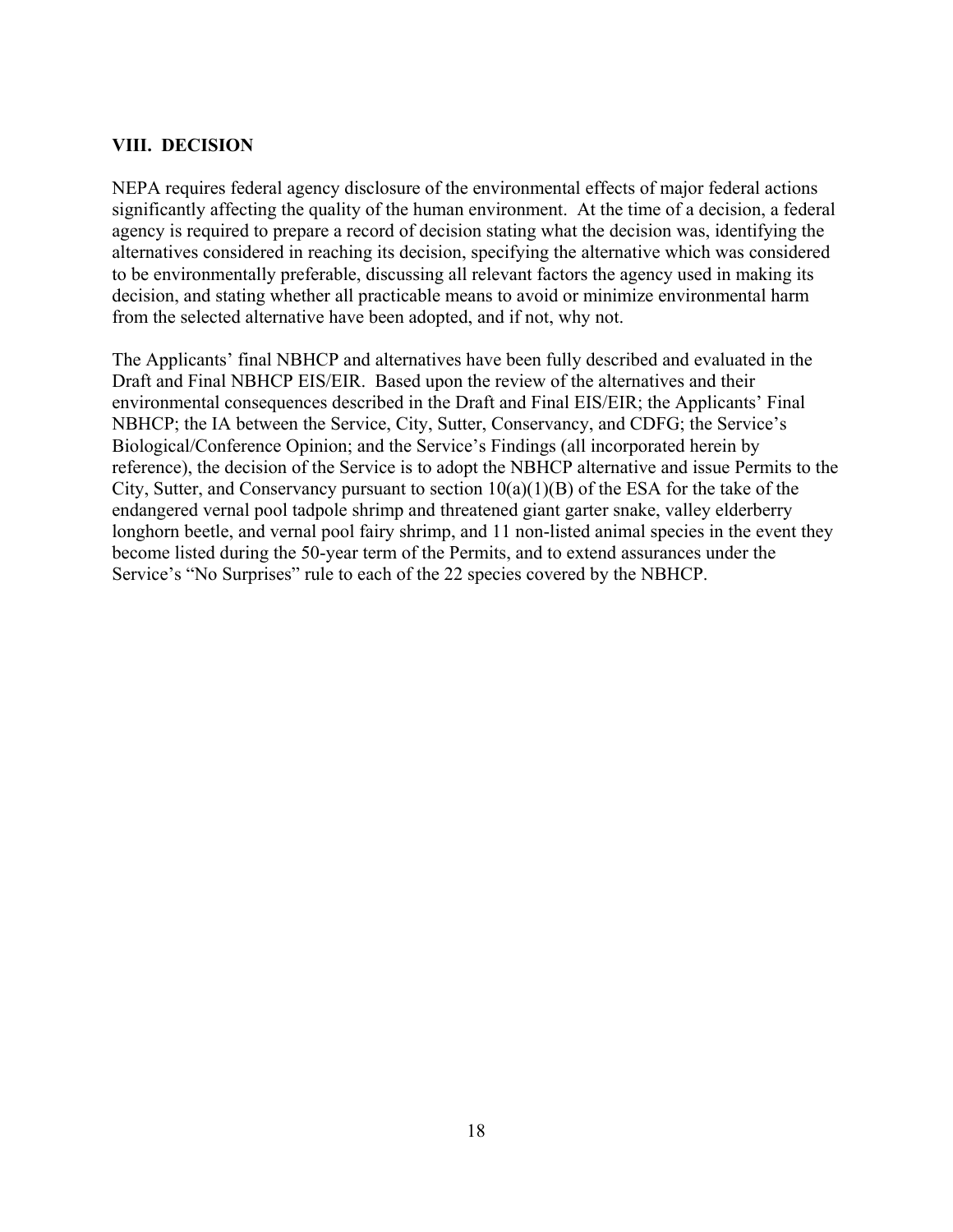## **IX. RATIONALE FOR DECISION**

The Service adopted the final NBHCP alternative because it best meets the statutory criteria for issuance of a Section  $10(a)(1)(B)$  Incidental Take Permit under the ESA (Service 2003c) as explained in detail in the Service's Findings. Implementation of the NBHCP will contribute to the maintenance of viable populations of the giant garter snake and Swainson's hawk in the basin for the foreseeable future, will contribute to the conservation of the other 20 species covered by the NBHCP and will minimize significant adverse environmental impacts to species and the habitats on which they depend while effectively mitigating unavoidable impacts to those species and habitats. A more detailed analysis of the effectiveness of the take minimization and mitigation measures provided under the NBHCP is contained in the Services' Section 7 Biological/Conference Opinion and Findings.

The decision to select the final NBHCP alternative, also rests in part, on the analysis presented in the EIS/EIR which compared the predicted environmental consequences of each of the alternatives against the No Action Alternative. Of the six alternatives analyzed in the EIR/EIS, the Service believes that the combination of land acquisition and habitat enhancement, management, and monitoring provided under the preferred alternative most effectively offsets the anticipated levels of take and the impacts of that take on the Covered Species and can be feasibly implemented by the permit Applicants. The Increased Mitigation, Habitat-Based, and Reserve Zones alternatives would significantly drive up the costs of plan implementation to a level likely to render the plan economically infeasible and are not necessary from a biological standpoint to offset the impacts of take likely to result from authorized development in the City and Sutter. The Reduced Take alternative would be inconsistent with the City's and Sutter's approved land use plans, would result in the establishment of less high quality habitat for the covered species, and would also likely raise plan implementation costs to a level that could impair the economic feasibility of the plan. The No Action alternative would result in piecemeal, scattered mitigation of far less value to the covered species than the interconnected system of managed, high quality habitat reserves to be established under the plan. The Service believes minimization and mitigation provided under the proposed alternative accurately reflects the level of take anticipated from authorized development in the City and Sutter analyzed in the EIR/EIS and the Biological/Conference Opinion, most effectively minimizes and mitigates the impacts of that take, and does so in a manner that can be feasibly implemented by both jurisdictions and the Conservancy. For these reasons, the Service's decision is to issue Section 10(a)(1)(B) permits to the City, Sutter County and the Conservancy in accordance with the Final NBHCP and IA.

This analysis evaluated the relative effects of the alternatives on other resources in the Natomas Basin, including biological resources, water quality, air quality, land use, cultural resources, and traffic/circulation. The degree to which these resources would be adversely affected was determined to be the same for four of the five alternatives as compared to the No Action Alternative. Under the Reduced Potential for Incidental Take Alternative, the total allowable development would be reduced by 5,500 acres. However, as stated in "The Alternatives" section, this alternative is neither biologically necessary nor, from the standpoint of the permit Applicants, practicable. The NBHCP alternative meets the statutory criteria for issuance of a Section 10(a)(1)(B) Incidental Take Permit under the ESA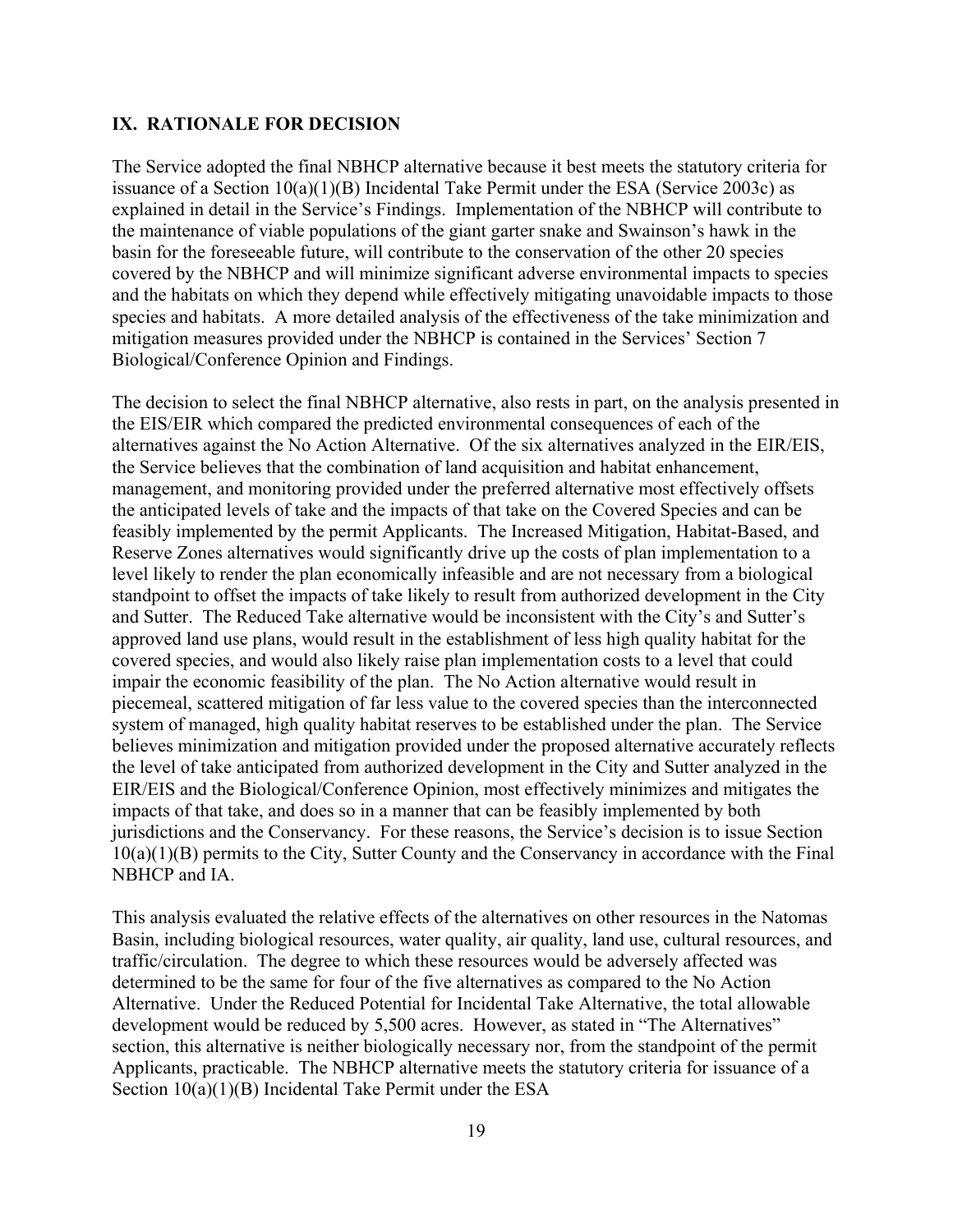and the Reduced Potential for Incidental Take Alternative would require higher mitigation fees that could impair the feasibility of the overall NBHCP.

Loss of 15,517 acres of existing or potential habitat will occur within the NBHCP project area as agricultural and vacant lands are converted to urban uses over the 50-year life of the Permits. The Service has determined that he Final NBHCP will effectively minimize and mitigate the direct and indirect adverse effects *through* the implementation of on-site minimization measures during project construction, 'and funding the establishment of a reserve network of *up* to 7,758.5 acres in perpetuity to be restored, enhanced, managed and monitored to benefit the covered species.

The NBHCP Alternative is the NEPA Preferred Alternative because this alternative effectively minimizes and mitigates the impacts of take of the covered species resulting from development of up to 15,517 acres of land within the project area currently planned for development by the City and Sutter. While the proposed alternative would result in mitigation fees near the upper level of feasibility, the other alternatives result in estimated fees that are even higher and would likely render the planned urban development infeasible. For example, the Habitat-based Mitigation Alternative was considered to be the environmentally preferable alternative because it would result in approximately twice the amount of mitigation lands as the proposed action, an approximate mitigation ratio of 1 to 1 that would result from that alternative would compromise .the feasibility ofplanned development in the Basin. By adopting the Final N13HCP alternative with the minimization and mitigation measures, all practical means to avoid or minimize environmental harm from implementation ofthe selected alternative have been adopted.

Acting

Deputy Manager California-Nevada Operations Office

6/27/03

Date